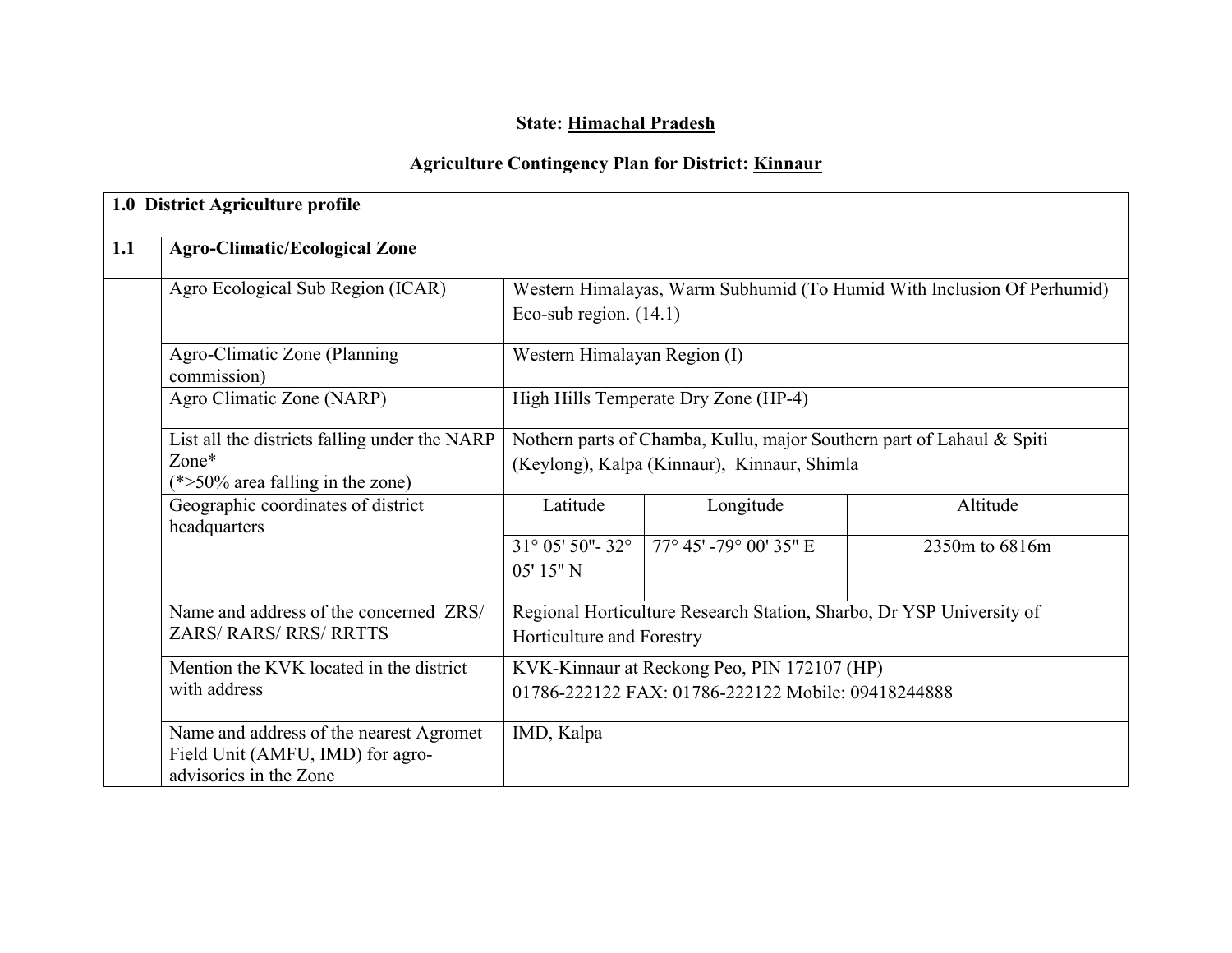| 1.2 | Rainfall                                                                 | <b>Normal RF(mm)</b> | <b>Normal Onset</b>           | <b>Normal Cessation</b>  |
|-----|--------------------------------------------------------------------------|----------------------|-------------------------------|--------------------------|
|     |                                                                          |                      | specify week and month)       | (specify week and month) |
|     | SW monsoon (June-Sep):21.70%                                             | 303.04               | $1st$ week of July            | $3rd$ week of September  |
|     | NE Monsoon (Oct-Dec): 8.98%                                              | 44.68                |                               |                          |
|     | Winter (Jan-March): 49.50% (<br>Precipitation is in the form of<br>snow) | 177.48               |                               |                          |
|     | Summer (Apr-May): 19.82%- Pre<br>monsoon                                 | 157.04               | 1 <sup>st</sup> week of April |                          |
|     | Annual                                                                   | 682.24               |                               |                          |

Source: Strategic Research and Extension Plan of District Kinnaur-Department of Agriculture

| 1.3 | Land use          | Geographical | Cultivable | Forest | Land under   | Permanent | Cultivable | Land   | Barren and   | Current | Other   |
|-----|-------------------|--------------|------------|--------|--------------|-----------|------------|--------|--------------|---------|---------|
|     | pattern of        | area         | area       | area   | non-         | pastures  | wasteland  | under  | uncultivable | fallows | fallows |
|     | the               |              |            |        | agricultural |           |            | Misc.  | land         |         |         |
|     | district          |              |            |        | use          |           |            | tree   |              |         |         |
|     | (latest)          |              |            |        |              |           |            | crops  |              |         |         |
|     | statistics)       |              |            |        |              |           |            | and    |              |         |         |
|     |                   |              |            |        |              |           |            | groves |              |         |         |
|     | <b>Area</b> ('000 | 624.3        | 7.07       | 37.58  | 124.83       | 317.59    | 3.44       | 0.08   | 131.12       | 2.08    | 0.11    |
|     | ha)               |              |            |        |              |           |            |        |              |         |         |
|     |                   |              |            |        |              |           |            |        |              |         |         |

Source: Strategic Research and Extension Plan of District Kinnaur-Department of Agriculture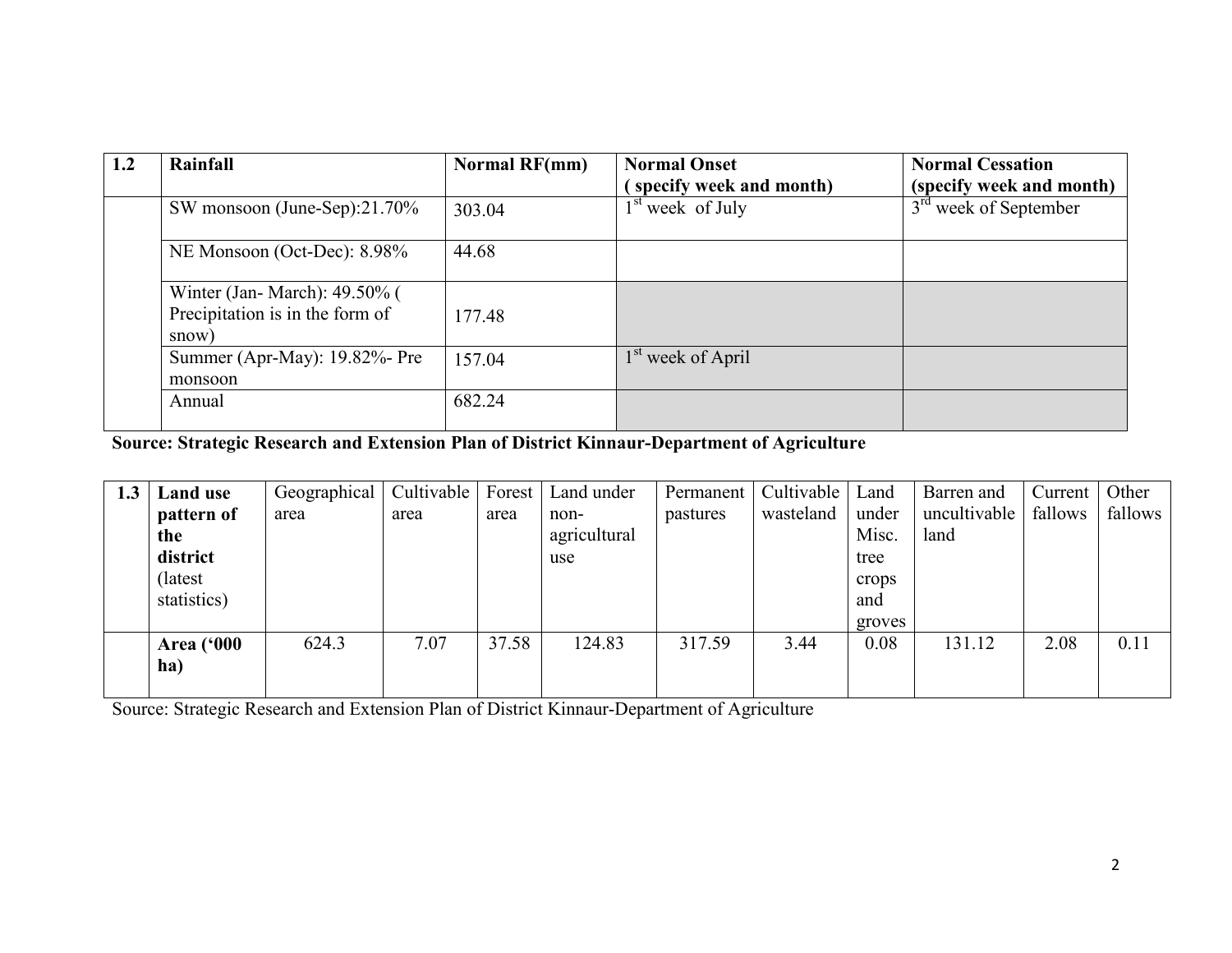| 1.4 | <b>Major Soils (common names like</b> | <b>Area ('000 ha)</b> | Percent $(\% )$ of total |
|-----|---------------------------------------|-----------------------|--------------------------|
|     | red sandy loam deep soils (etc.,)*    |                       |                          |
|     | Sandy Loam soils                      | 5.808                 | 0.93                     |
|     | Sandy soils                           | 1.745                 | 0.2                      |
|     | Rock Land                             | 616.247               | 98.7                     |
|     |                                       |                       |                          |
| 1.5 | <b>Agricultural land use</b>          | Area $('000 ha)$      | Cropping intensity $\%$  |
|     | Net sown area                         | 7.55                  | 119                      |
|     | Area sown more than once              | .46                   |                          |
|     | Gross cropped area                    | 9.02                  |                          |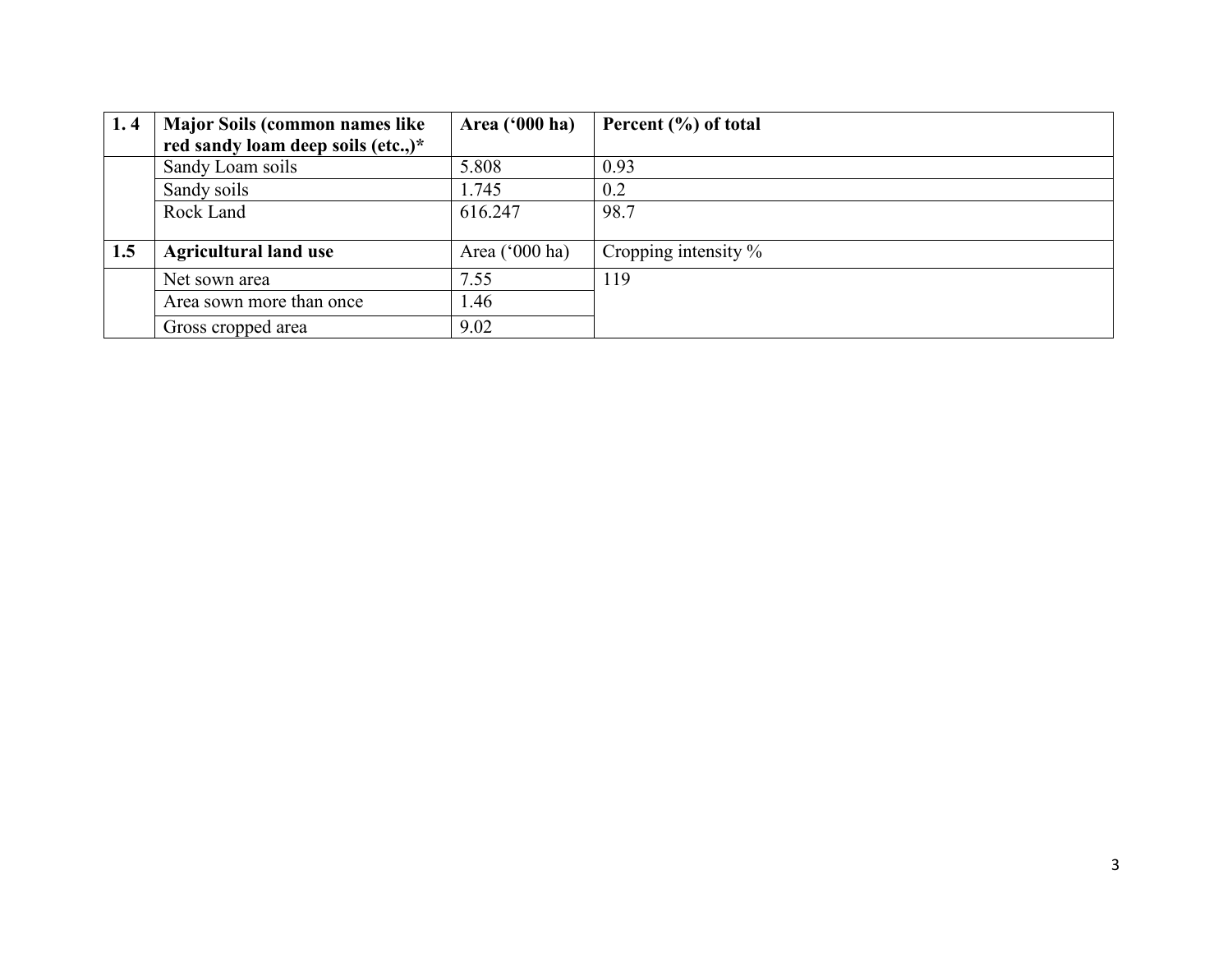| 1.6 | <b>Irrigation</b>                                                                                          | Area ('000 ha)                                 |                |                                                                                                   |  |  |  |
|-----|------------------------------------------------------------------------------------------------------------|------------------------------------------------|----------------|---------------------------------------------------------------------------------------------------|--|--|--|
|     | Net irrigated area                                                                                         | 4.8                                            |                |                                                                                                   |  |  |  |
|     | Gross irrigated area                                                                                       | 5.7                                            |                |                                                                                                   |  |  |  |
|     | Rainfed area                                                                                               | 2.7                                            |                |                                                                                                   |  |  |  |
|     | <b>Sources of Irrigation</b>                                                                               | Number                                         | Area ('000 ha) | Percentage of total irrigated<br>area                                                             |  |  |  |
|     | Canals                                                                                                     |                                                |                |                                                                                                   |  |  |  |
|     | <b>Tanks</b>                                                                                               | 72                                             | 0.0043         | 0.08                                                                                              |  |  |  |
|     | Open wells                                                                                                 |                                                |                |                                                                                                   |  |  |  |
|     | Bore wells                                                                                                 |                                                |                |                                                                                                   |  |  |  |
|     | Lift irrigation schemes                                                                                    |                                                |                |                                                                                                   |  |  |  |
|     | Micro-irrigation                                                                                           | Not available                                  |                |                                                                                                   |  |  |  |
|     | Other sources (please specify) Flow<br>irrigation schemes (Glaciers melts)<br>through Kuhls                | 158                                            | 4.868          | 99.02                                                                                             |  |  |  |
|     | Total Irrigated Area                                                                                       |                                                |                |                                                                                                   |  |  |  |
|     | Pump sets                                                                                                  | Not applicable                                 |                |                                                                                                   |  |  |  |
|     | No. of Tractors                                                                                            | Not applicable                                 |                |                                                                                                   |  |  |  |
|     | Groundwater availability and use*<br>(Data source: State/Central<br><b>Ground water Department /Board)</b> | No. of blocks/<br>Tehsils                      | $(\%)$ area    | Quality of water (specify the<br>problem such as high levels of<br>arsenic, fluoride, saline etc) |  |  |  |
|     | Over exploited                                                                                             |                                                |                |                                                                                                   |  |  |  |
|     | Critical                                                                                                   |                                                |                |                                                                                                   |  |  |  |
|     | Semi-critical                                                                                              |                                                |                |                                                                                                   |  |  |  |
|     | Safe                                                                                                       | There is no<br>exploitation of<br>ground water |                |                                                                                                   |  |  |  |
|     | Wastewater availability and use                                                                            |                                                |                |                                                                                                   |  |  |  |
|     | Ground water quality                                                                                       |                                                |                |                                                                                                   |  |  |  |
|     | *over-exploited: groundwater utilization > 100%; critical: 90-100%; semi-critical: 70-90%; safe: <70%      |                                                |                |                                                                                                   |  |  |  |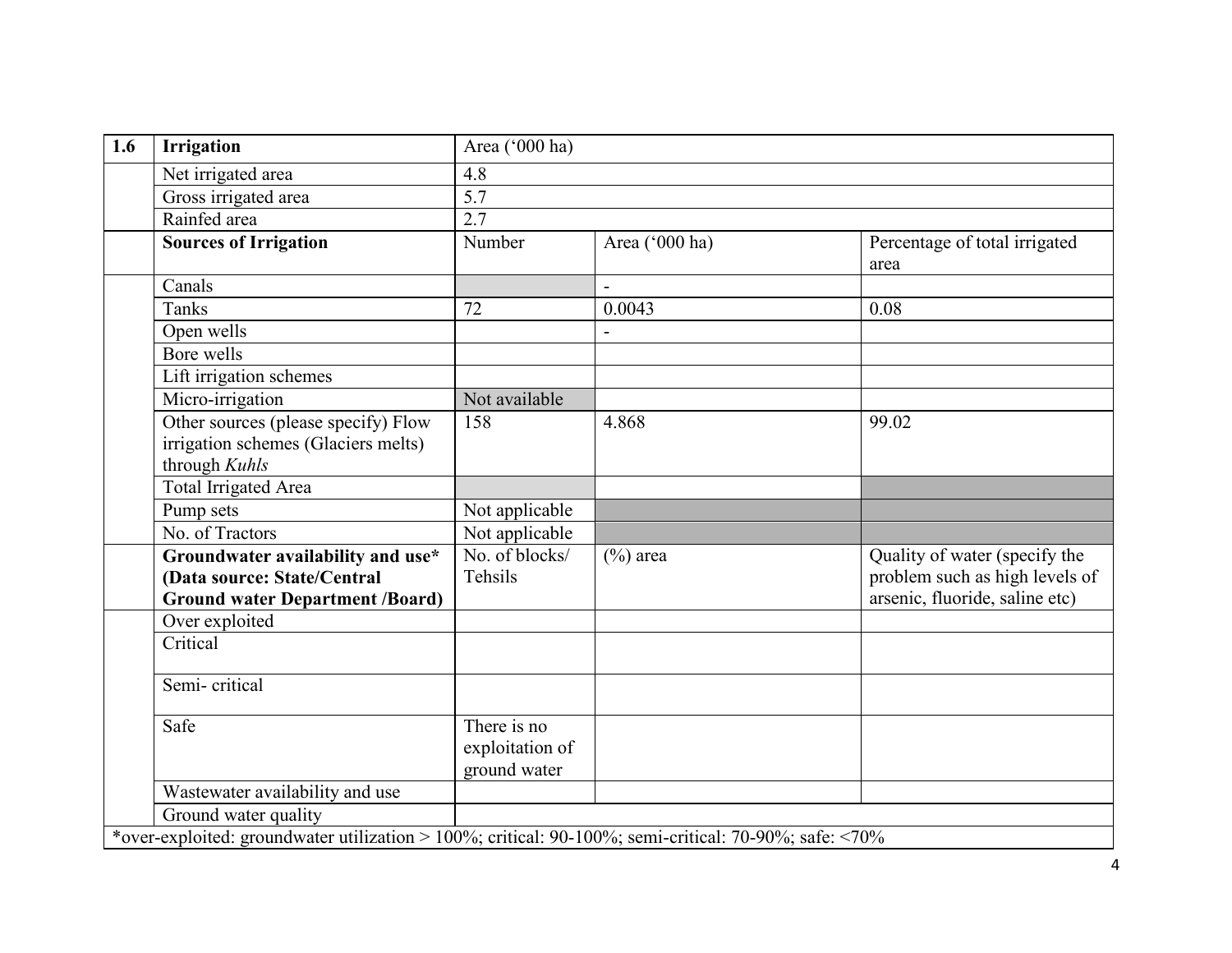| 1.7 | Major field crops |                  | Area ('000 ha) |              |                  |         |              |               |                |  |
|-----|-------------------|------------------|----------------|--------------|------------------|---------|--------------|---------------|----------------|--|
|     | cultivated        | <b>Kharif</b>    |                |              | Rabi             |         |              |               |                |  |
|     |                   | <b>Irrigated</b> | Rainfed        | <b>Total</b> | <b>Irrigated</b> | Rainfed | <b>Total</b> | <b>Summer</b> | Grand<br>total |  |
|     | Maize             |                  | 0.32           | 0.321        |                  |         |              |               | 0.32           |  |
|     | Paddy             | 0.02             |                |              |                  |         |              |               | 0.02           |  |
|     | Wheat             |                  |                |              |                  | 0.32    | 0.32         |               | 0.32           |  |
|     | Barley            |                  |                |              |                  | 1.02    | 1.02         |               | 1.0            |  |
|     | Pulses            |                  |                | 1.99         |                  |         |              |               | 1.9            |  |
|     | Minor millets     |                  |                |              |                  |         |              |               | 1.5            |  |

## 1.7 Area under major field crops & horticulture (2008-09)

|  | Horticulture<br>crops - Fruits | Area ('000 ha) |                  |         |  |  |  |
|--|--------------------------------|----------------|------------------|---------|--|--|--|
|  |                                | <b>Total</b>   | <b>Irrigated</b> | Rainfed |  |  |  |
|  | Apple                          | 8.832          |                  | 8.83    |  |  |  |
|  | Nuts and Dry<br>Fruits         | 1.249          |                  | 1.24    |  |  |  |
|  | Other Temperate                | 0.409          |                  | 0.40    |  |  |  |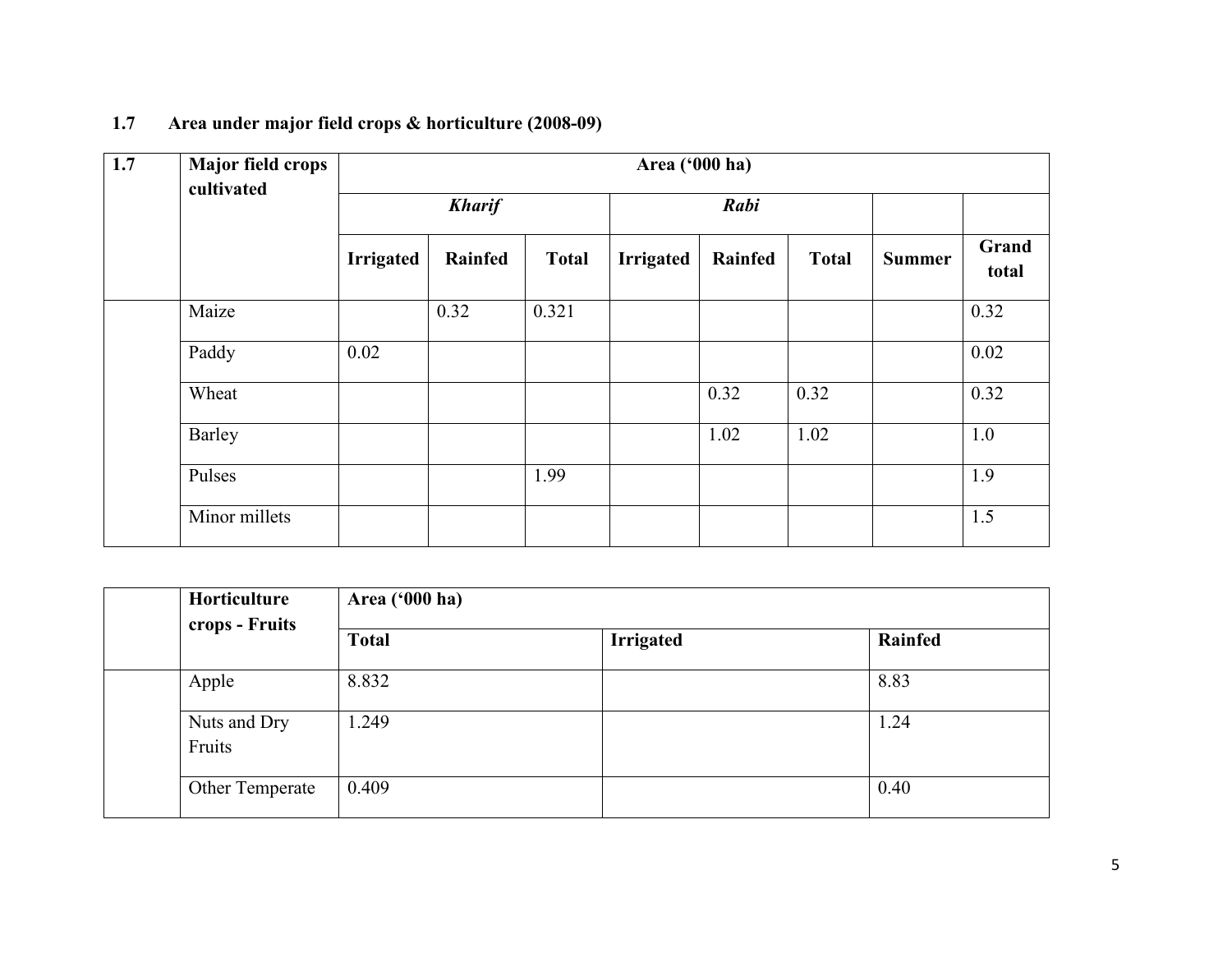| Fruits                                        |                                                        |                                                        |                |
|-----------------------------------------------|--------------------------------------------------------|--------------------------------------------------------|----------------|
| <b>Subtropical Fruits</b>                     | 0.012                                                  |                                                        | 0.01           |
| Horticulture                                  | <b>Total</b>                                           | <b>Irrigated</b>                                       | <b>Rainfed</b> |
| crops -<br><b>Vegetables</b>                  |                                                        |                                                        |                |
| Potato                                        | 0.13                                                   | 0.13                                                   |                |
| Peas                                          | 1.80                                                   | 1.80                                                   |                |
| Cabbage                                       | 0.11                                                   | $\overline{0.11}$                                      |                |
| <b>Beans</b>                                  | 0.02                                                   | 0.02                                                   |                |
| Capsicum                                      | 0.29                                                   | 0.29                                                   |                |
| Chillies                                      | 0.02                                                   | 0.02                                                   |                |
| <b>Total</b>                                  | 2.38                                                   | 2.38                                                   |                |
| <b>Medicinal and</b><br><b>Aromatic crops</b> | Total                                                  | Irrigated                                              | Rainfed        |
| <b>Kalazeera</b>                              | 0.029                                                  | 0.00                                                   | 0.029          |
| <b>Kuth</b>                                   | 0.005                                                  | 0.005                                                  |                |
| Chilgoza                                      | Grown naturally and harvested<br>as community resource | Grown naturally and harvested<br>as community resource |                |
| <b>Total</b>                                  | 0.034                                                  | 0.034                                                  |                |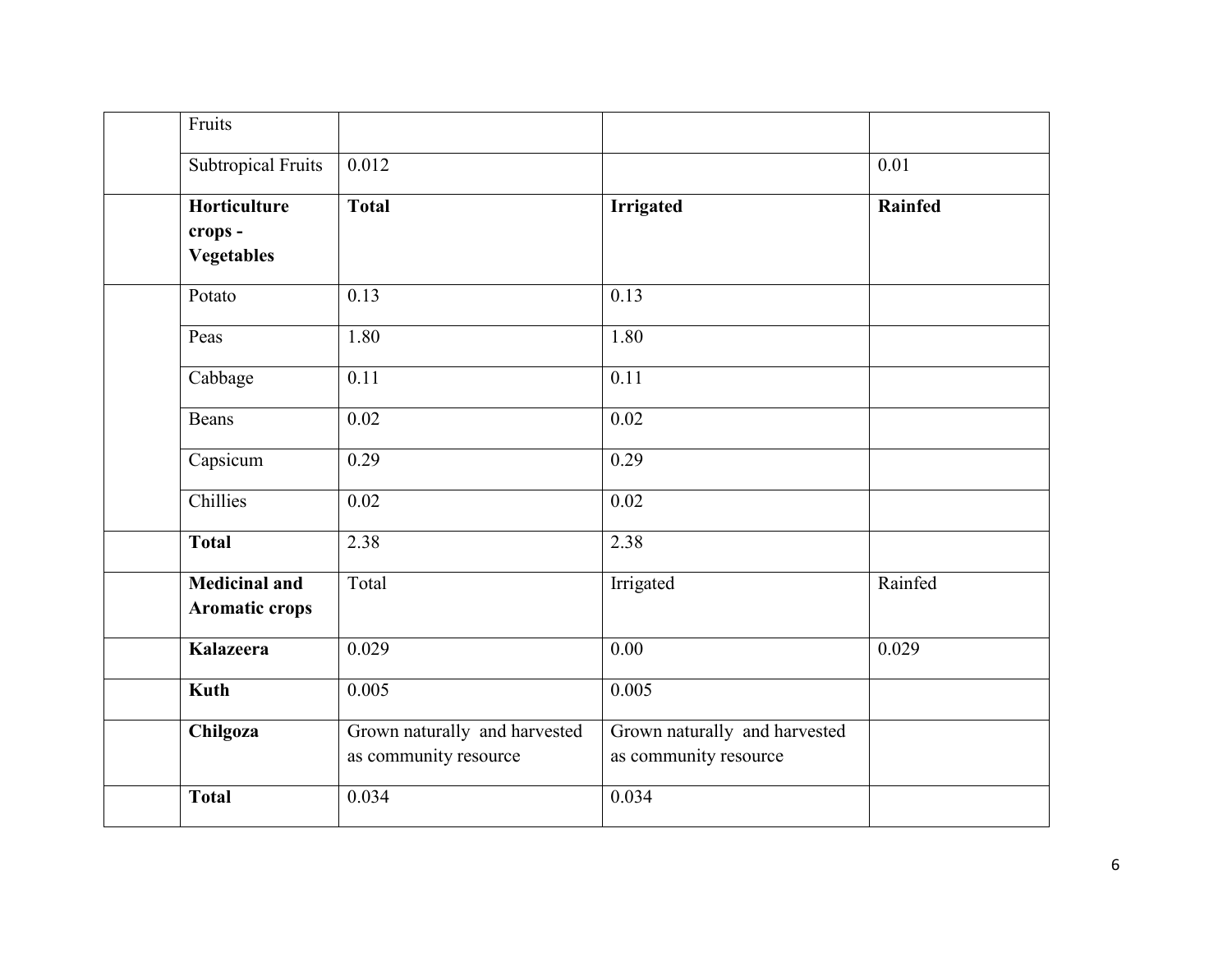| <b>Plantation crops</b> | <b>Total</b>                  | <b>Irrigated</b> | Rainfed |
|-------------------------|-------------------------------|------------------|---------|
|                         | No plantation crops are grown |                  |         |
| <b>Fodder crops</b>     | Total                         | Irrigated        | Rainfed |
|                         | -                             |                  |         |
| <b>Grazing land</b>     | 317.549                       |                  |         |
| Sericulture etc         | $\overline{\phantom{0}}$      |                  |         |
| <b>Others (specify)</b> | $\overline{\phantom{a}}$      |                  |         |

| 1.8 | Livestock                                         | <b>Male ('000)</b> | Female ('000)  | <b>Total ('000)</b>                                                |  |
|-----|---------------------------------------------------|--------------------|----------------|--------------------------------------------------------------------|--|
|     | Non descriptive Cattle (local low yielding)       | Not available      | Not available  | 10.07                                                              |  |
|     | Improved cattle                                   |                    |                |                                                                    |  |
|     | Crossbred cattle                                  |                    |                | 8.078                                                              |  |
|     | Non descriptive Buffaloes (local low<br>yielding) |                    |                | 7(brought by migratory<br>Gujars in lower belt of<br>Nichar Block) |  |
|     | <b>Descript Buffaloes</b>                         |                    |                |                                                                    |  |
|     | Goat                                              |                    |                | 34.63                                                              |  |
|     | Sheep                                             |                    |                | 74.38                                                              |  |
|     | Indigenous                                        |                    |                | 48.09                                                              |  |
|     | Crossbred                                         |                    |                | 26.28                                                              |  |
|     | Others (Camel, Pig, Yak etc.)                     |                    |                | 0.01                                                               |  |
|     | Commercial dairy farms (Number)                   | Not applicable     | Not applicable |                                                                    |  |
| 1.9 | <b>Poultry</b>                                    | No. of farms       |                | Total No. of birds ('000)                                          |  |
|     | Commercial                                        | Not applicable     | Not applicable |                                                                    |  |
|     | Backyard                                          |                    | 5.23           |                                                                    |  |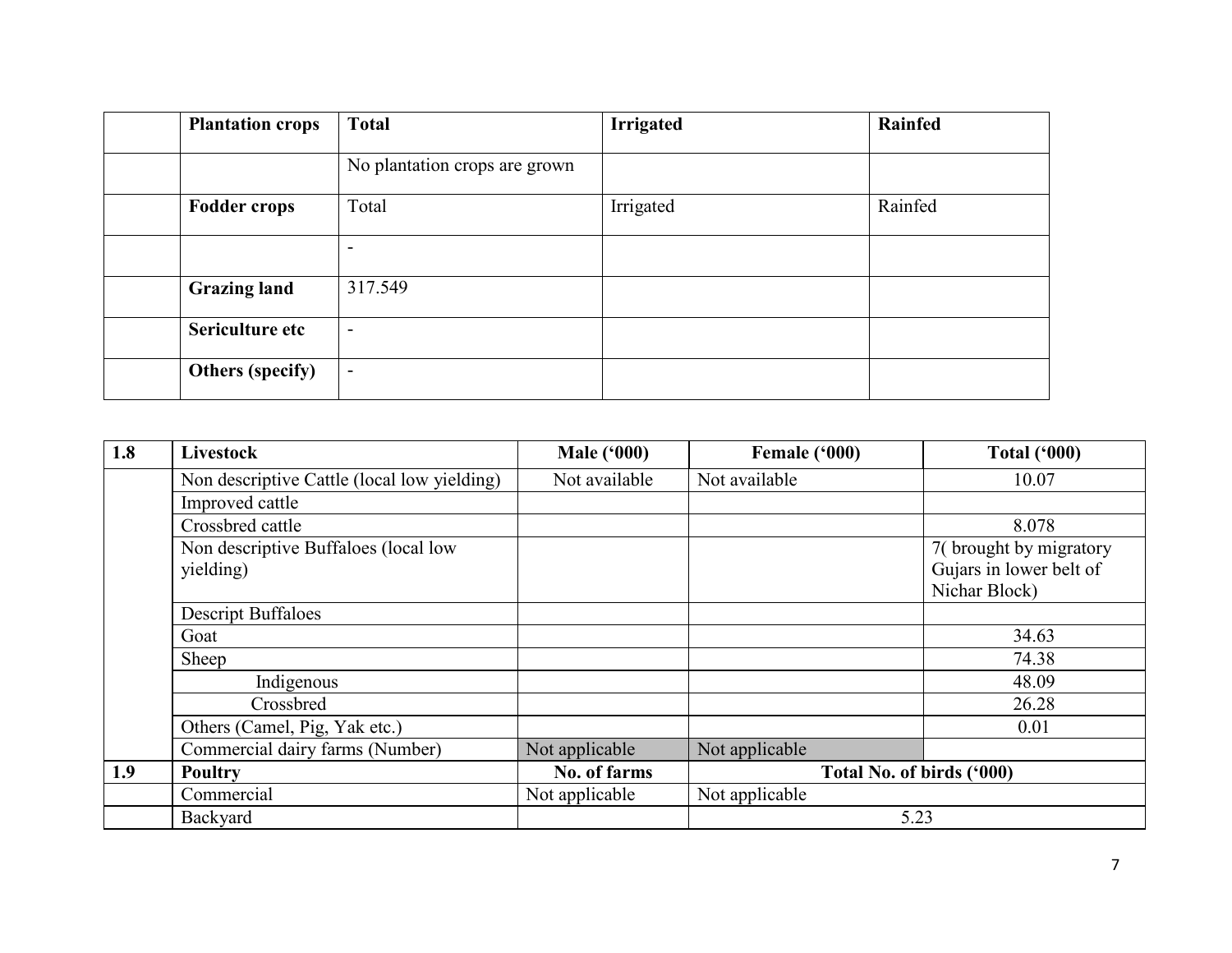| : Not applicable<br>A. Capture                           |                                                 |              |                    |                                          |                                                        |                      |                                     |
|----------------------------------------------------------|-------------------------------------------------|--------------|--------------------|------------------------------------------|--------------------------------------------------------|----------------------|-------------------------------------|
| i) Marine (Data Source:<br><b>Fisheries Department)</b>  | No. of fishermen                                | <b>Boats</b> |                    | <b>Nets</b>                              |                                                        |                      | <b>Storage</b>                      |
|                                                          |                                                 | Mechanized   | Non-<br>mechanized | Mechanized<br>(Trawl nets,<br>Gill nets) | Non-mechanized<br>(Shore Seines,<br>Stake & trap nets) |                      | facilities<br>(Ice plants)<br>etc.) |
| ii) Inland (Data Source:<br><b>Fisheries Department)</b> | <b>No. Farmer owned ponds</b>                   |              |                    | <b>No. of Reservoirs</b>                 |                                                        | No. of village tanks |                                     |
| <b>B. Culture : Not applicable</b>                       |                                                 |              |                    |                                          |                                                        |                      |                                     |
|                                                          |                                                 |              |                    | <b>Water Spread Area (ha)</b>            | <b>Yield</b><br>(t/ha)                                 |                      | <b>Production ('000</b><br>tons)    |
| Department)                                              | i) Brackish water (Data Source: MPEDA/Fisheries |              |                    | Not applicable                           |                                                        |                      |                                     |
| ii) Fresh water (Data Source: Fisheries Department)      |                                                 |              |                    |                                          |                                                        |                      |                                     |
| <b>Others</b>                                            |                                                 |              |                    |                                          |                                                        |                      |                                     |

Among fish two families Salmo-fario (Brown trout) and Orenius sinuatus are found in Baspa river of Sangla valley and Shongtong Tapri belt of Sutlej river. The indigenous fish fauna is uniformly distributed in the waters of the district. At Sangla , there is a trout fish hatchery for the production of trout fish fingerlings . Fish production from trout farm was 0.28 metric tonne during 2006-07. There were 7 licensed fishermen during the year 2006-2007.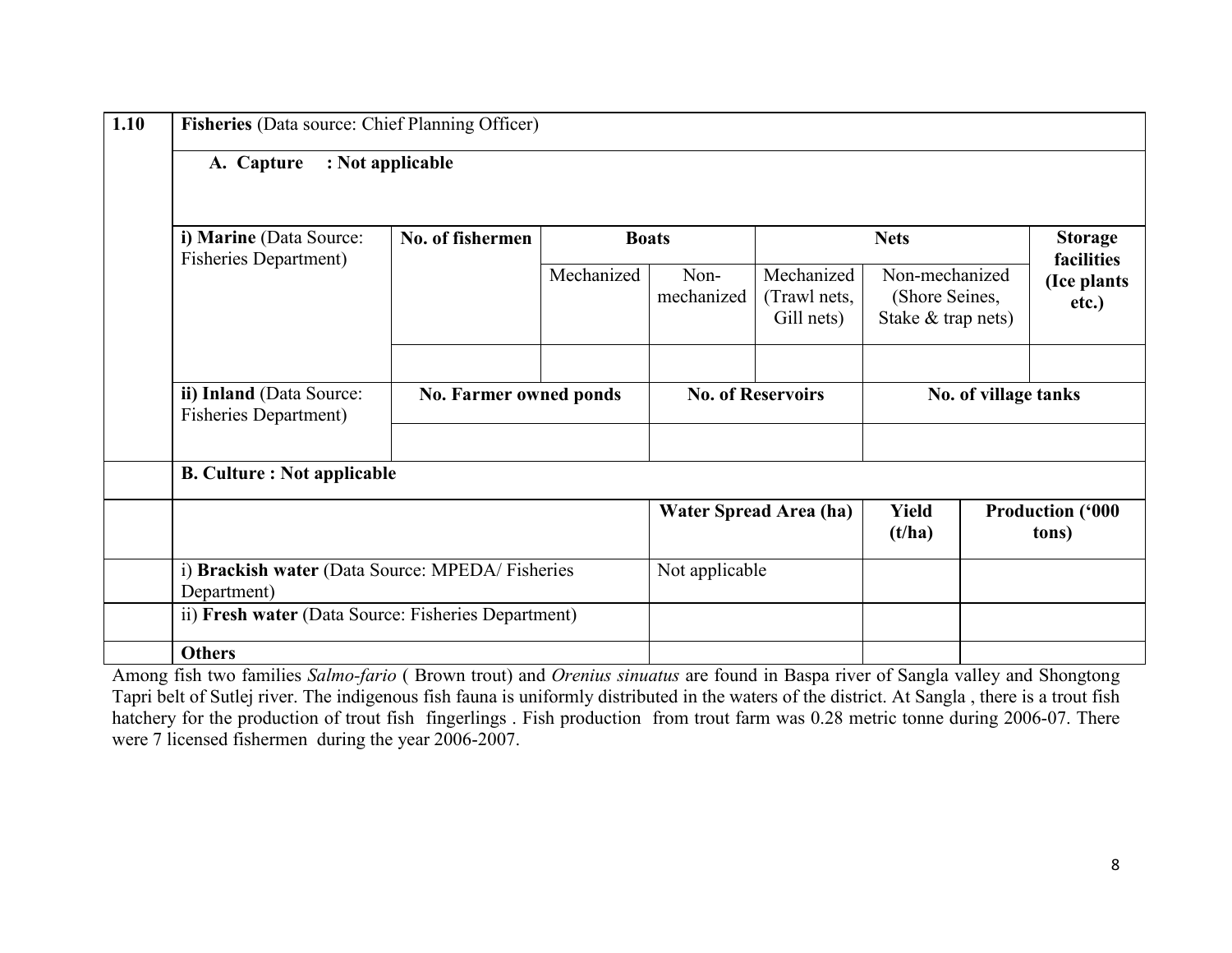### 1.11 Production and Productivity of major crops

| 1.11 | Name of                      |                       | Kharif                                                                    |                          | Rabi                     |                          | <b>Summer</b>            |                       | <b>Total</b>            | Crop                                             |
|------|------------------------------|-----------------------|---------------------------------------------------------------------------|--------------------------|--------------------------|--------------------------|--------------------------|-----------------------|-------------------------|--------------------------------------------------|
|      | crop                         | Production<br>(000 t) | Productivity<br>(kg/ha)                                                   | Production<br>(000 t)    | Productivity<br>(kg/ha)  | Production<br>(000 t)    | Productivity<br>(kg/ha)  | Production<br>(000 t) | Productivity<br>(kg/ha) | residue<br><b>as</b><br>fodder<br>(000)<br>tons) |
|      |                              |                       | Major Field crops (Crops to be identified based on total acreage)         |                          |                          |                          |                          |                       |                         |                                                  |
|      | Maize                        | 589.9                 | 1840                                                                      |                          | $\overline{\phantom{0}}$ | $\overline{a}$           | $\overline{\phantom{0}}$ | 589.9                 | 1840                    | 1179.8                                           |
|      | Paddy                        | 18.5                  | 843                                                                       | $\overline{\phantom{a}}$ | $\overline{a}$           | $\overline{\phantom{a}}$ | $\overline{\phantom{a}}$ | 18.5                  | 843                     | 27.75                                            |
|      | Wheat                        | $\blacksquare$        | $\overline{a}$                                                            | 527.1                    | 1632                     | $\blacksquare$           | $\overline{a}$           | 527.1                 | 1632                    | 790.65                                           |
|      | Barley                       | $\blacksquare$        | $\overline{\phantom{a}}$                                                  | 1099.6                   | 1078                     | $\blacksquare$           | $\overline{\phantom{a}}$ | 1099.6                | 1078                    | 1649.4                                           |
|      | Pulses                       | 1.454                 | 731                                                                       | $\overline{\phantom{a}}$ | $\overline{a}$           | $\bar{\phantom{a}}$      | $\overline{a}$           | 1.454                 | 731                     | 0.727                                            |
|      | Potato                       | $\blacksquare$        | $\overline{a}$                                                            | 2.60                     | 13000                    | $\blacksquare$           | $\blacksquare$           | 2.60                  | 13000                   | $\overline{0}$                                   |
|      | Vegetables                   | $\blacksquare$        | $\blacksquare$                                                            | $\blacksquare$           | $\overline{\phantom{a}}$ | 32174                    | 12711                    | 32174                 | 12711                   | $\overline{0}$                                   |
|      |                              |                       | Major Horticultural crops (Crops to be identified based on total acreage) |                          |                          |                          |                          |                       |                         |                                                  |
|      | Apple                        |                       |                                                                           |                          |                          |                          |                          | 40.277                | 5217                    |                                                  |
|      | Nuts and<br>Dry Fruits       |                       |                                                                           |                          |                          |                          |                          | 0.246                 | 201                     |                                                  |
|      | Other<br>Temperate<br>Fruits |                       |                                                                           |                          |                          |                          |                          | 0.213                 | 590                     |                                                  |
|      | Subtropical                  |                       |                                                                           |                          |                          |                          |                          | 0.055                 | 4583                    |                                                  |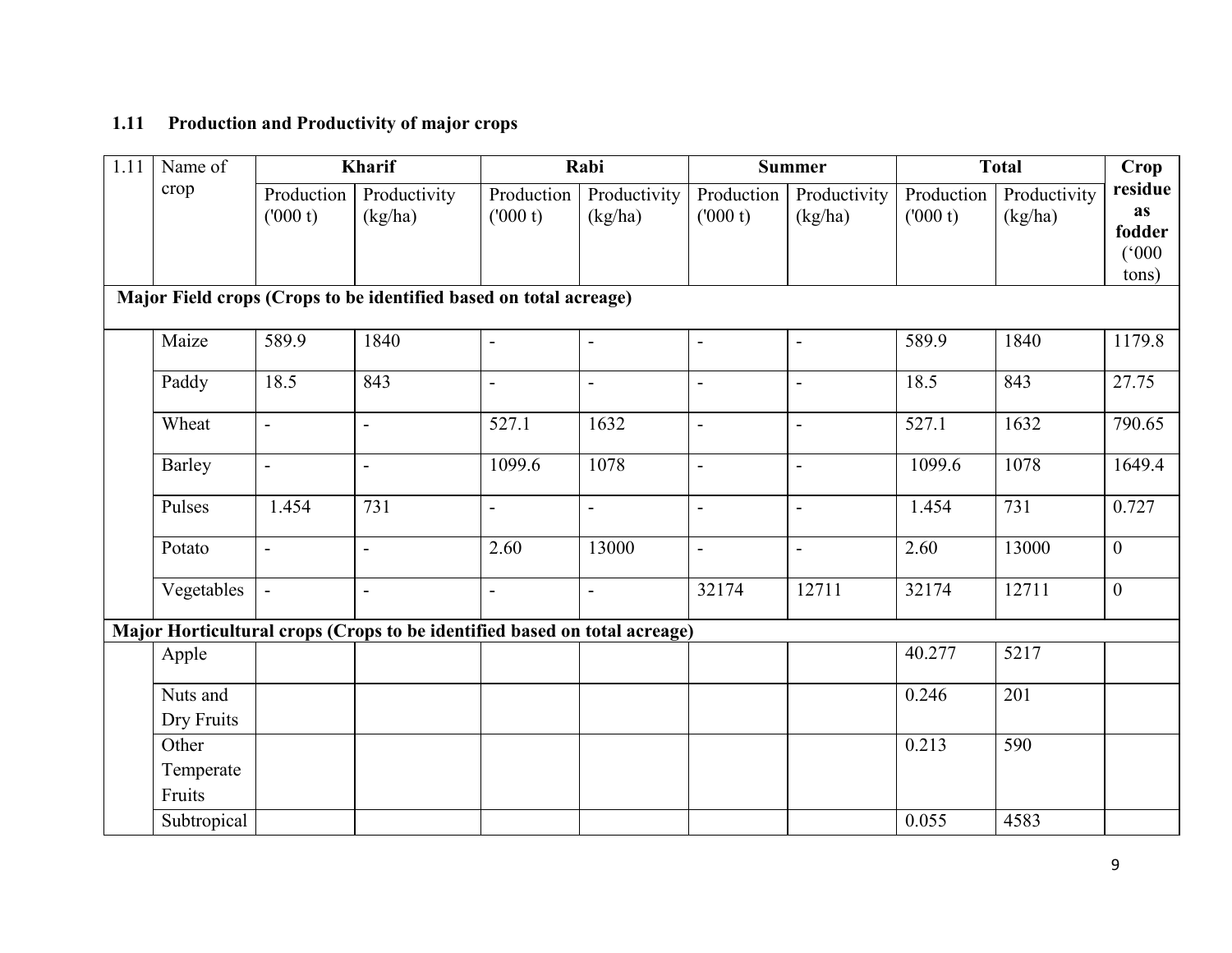| $F$ ruits |  |  |  |  |  |
|-----------|--|--|--|--|--|
|           |  |  |  |  |  |

| 1.12 | <b>Sowing window</b><br>for 5 major field<br>crops | <b>Maize</b>           | Paddy                  | Wheat                       | <b>Barley</b>                                        | Potato                 | <b>Pulses</b>            |
|------|----------------------------------------------------|------------------------|------------------------|-----------------------------|------------------------------------------------------|------------------------|--------------------------|
|      | Kharif-Rainfed                                     | $1st$ week of<br>April |                        |                             |                                                      | $2nd$ Week of<br>April | $2nd$ week of<br>April   |
|      | Kharif-Irrigated                                   |                        | $1st$ week of<br>April |                             |                                                      |                        |                          |
|      | Rabi-Rainfed                                       |                        |                        | $1st$ week of<br><b>Nov</b> | $2nd$ week of<br>October - $2nd$ week<br>of November |                        | $1st$ week of<br>October |
|      | Rabi-Irrigated                                     |                        |                        | $1st$ week of<br>Nov        |                                                      |                        |                          |

 • There is only one cropping season from April to October: for other months of the year, the area receives heavy snowfall; however in lower belts of Nichar block 2 crops are also taken as cropping season extends to 10 months. The total cropping period for wheat and barley may go up to 9-10 months as the crops remain dormant under snow cover for a period of 3-4 months.

| 1.13 | What is the major contingency the district is prone to? (Tick mark) | Regular | Occasional | <b>None</b> |
|------|---------------------------------------------------------------------|---------|------------|-------------|
|      | Drought                                                             |         |            |             |
|      | Flood                                                               |         |            |             |
|      | Cyclone                                                             |         |            |             |
|      | Hail storm                                                          |         |            |             |
|      | Heat wave                                                           |         |            |             |
|      | Cold wave                                                           |         |            |             |
|      | Frost                                                               |         |            |             |
|      | Sea water intrusion                                                 |         |            |             |
|      | Pests and disease outbreak (specify)                                |         |            |             |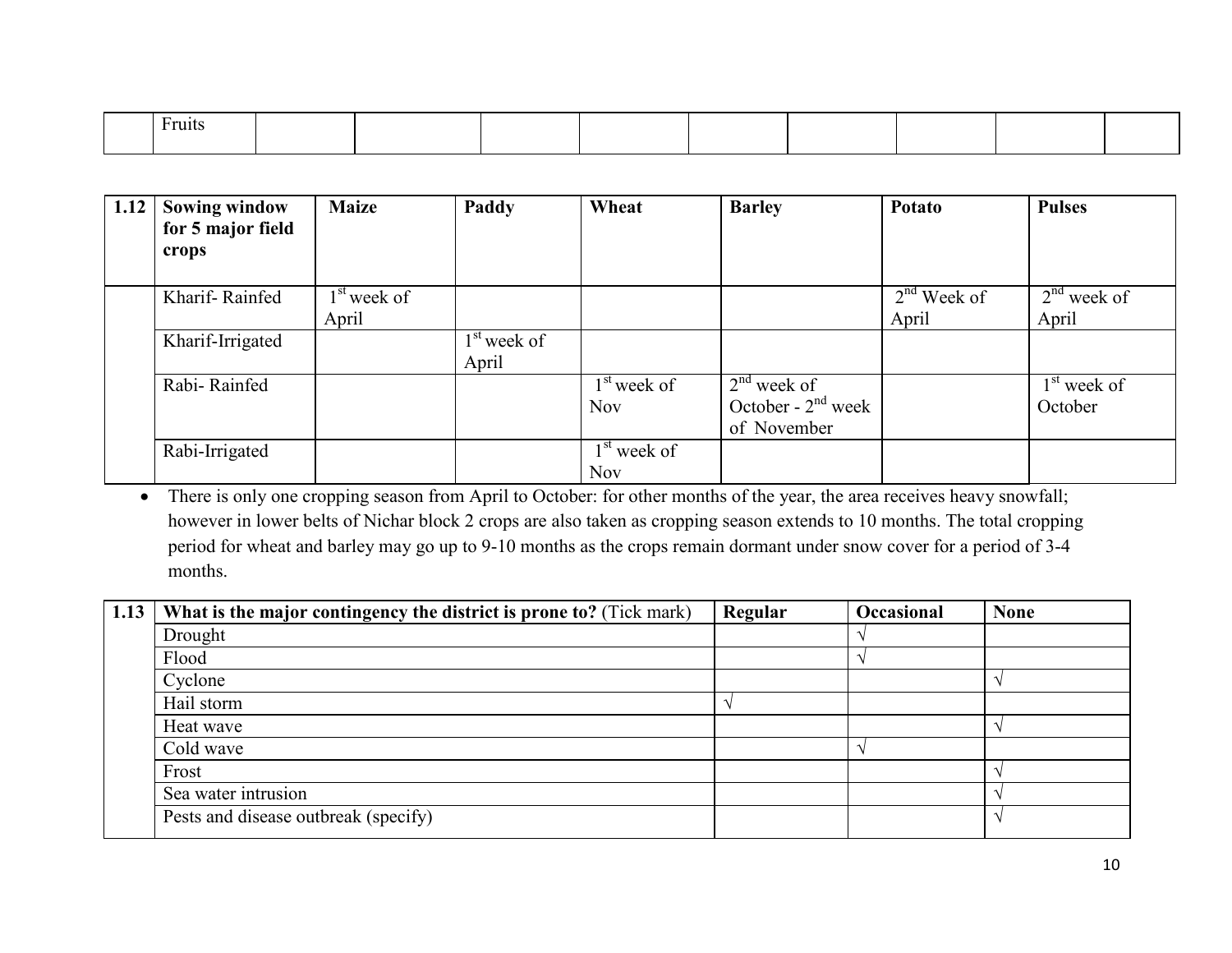| Others (specify) There are flash floods                                                                                      |  |  |
|------------------------------------------------------------------------------------------------------------------------------|--|--|
| * Flash floods in Satluj and landslides / glaciers are also a phenomenon. Cloud bursts also occur. The flash floods are very |  |  |
| severe                                                                                                                       |  |  |

| 1.14 | <b>Include Digital</b><br>maps of the district<br>for | Location map of district within State as<br>Annexure 1 | Enclosed: Yes |
|------|-------------------------------------------------------|--------------------------------------------------------|---------------|
|      |                                                       | Mean annual rainfall as Annexure 2                     | Enclosed: Yes |
|      |                                                       | Soil map as Annexure 3                                 | Enclosed: Yes |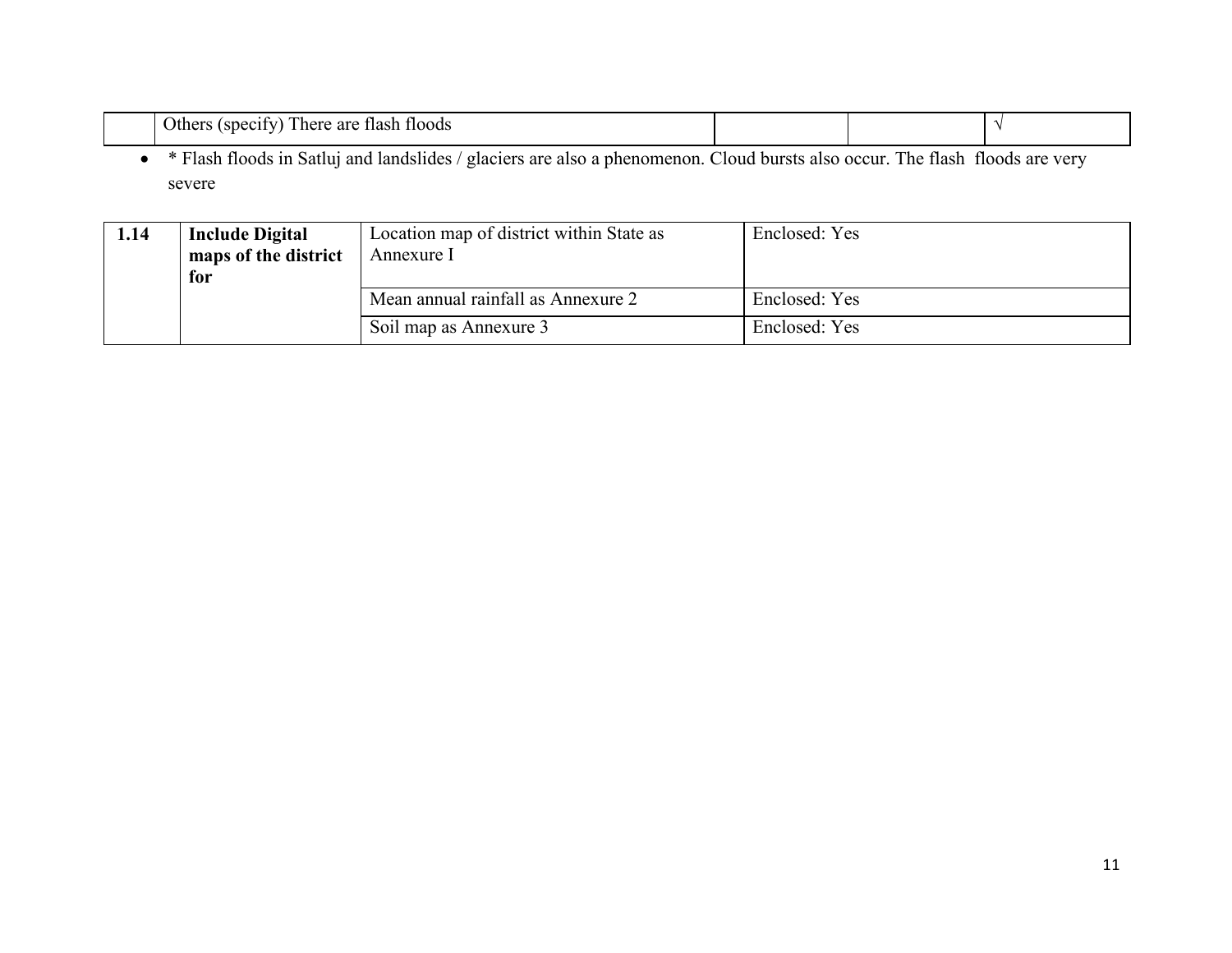

#### Annexure-I: Location map of Kinnaur District in Himachal Pradesh

Source: DAP, Kinnaur (HP)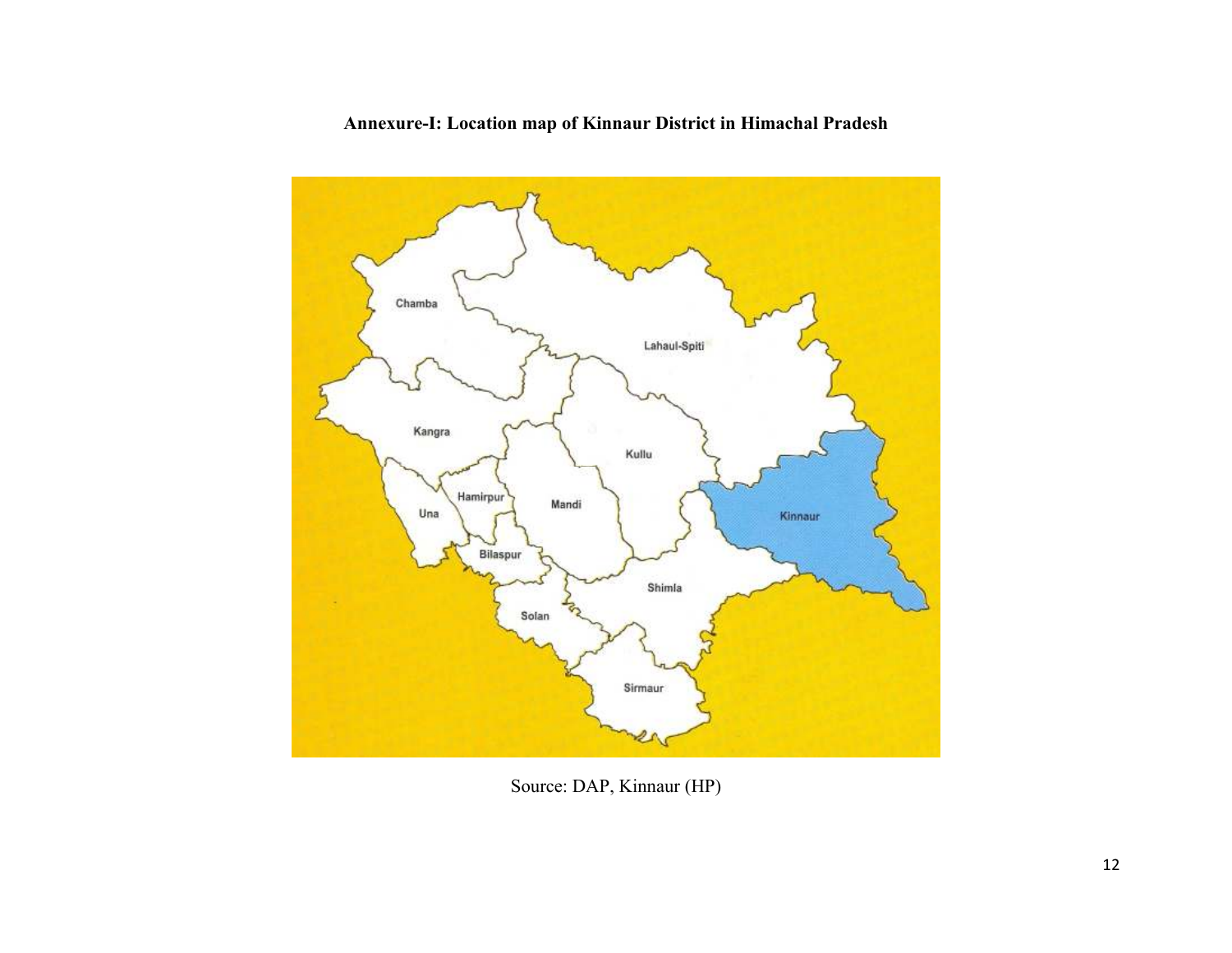Annexure-II: Mean Annual Rainfall of Kinnaur District

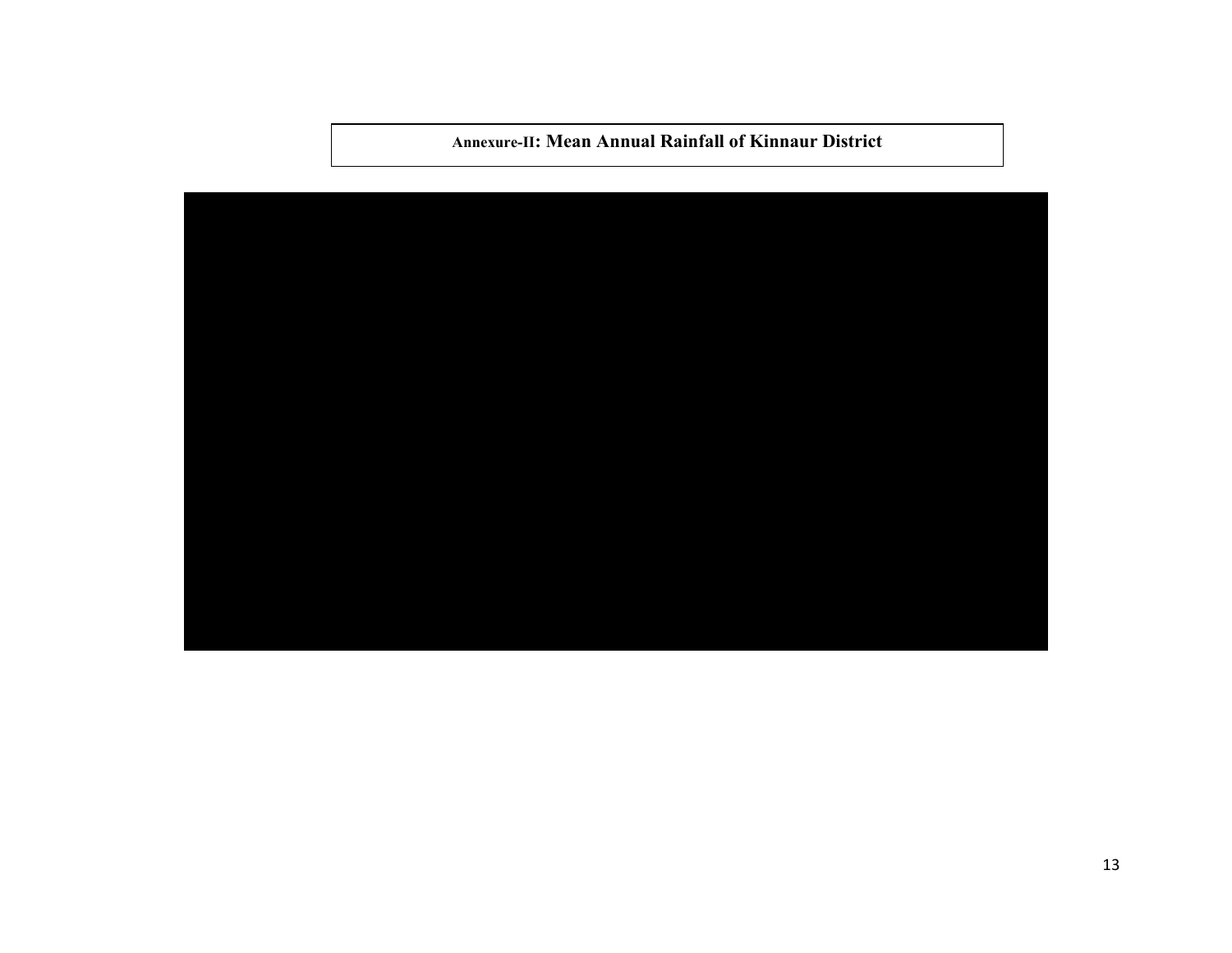### 2.0 Strategies for weather related contingencies

#### 2.1 Drought

# 2.1.1 Rainfed situation

| <b>Condition</b>                               |                             |                                                |                                                            |                           | <b>Suggested Contingency measures</b>                                                                                                                                                                                                                                                                                                                                                               |                                                                                                                       |
|------------------------------------------------|-----------------------------|------------------------------------------------|------------------------------------------------------------|---------------------------|-----------------------------------------------------------------------------------------------------------------------------------------------------------------------------------------------------------------------------------------------------------------------------------------------------------------------------------------------------------------------------------------------------|-----------------------------------------------------------------------------------------------------------------------|
| <b>Early season</b>                            | <b>Major</b>                | <b>Normal</b>                                  | Change in                                                  | <b>Agronomic measures</b> |                                                                                                                                                                                                                                                                                                                                                                                                     | <b>Remarks</b> on                                                                                                     |
| drought                                        | Farming                     | Crop/cropping                                  | crop/cropping                                              |                           |                                                                                                                                                                                                                                                                                                                                                                                                     | Implementatio                                                                                                         |
| (delayed                                       | situation                   | system                                         | system including                                           |                           |                                                                                                                                                                                                                                                                                                                                                                                                     | n                                                                                                                     |
| onset)                                         |                             |                                                | variety                                                    |                           |                                                                                                                                                                                                                                                                                                                                                                                                     |                                                                                                                       |
| Delay by 2<br>weeks<br>$(3rd$ week of<br>July) | Dry temperate<br>high hills | Maize-Fallow<br>Maize: local<br>Rajmash-Fallow | No change<br>Rajmash-Fallow<br>Rajmash:<br>Kanchan, Jawala | of optimum<br>rows        | Gap filling with improved seeds if<br>the plant population is around 70%<br>Otherwise re-sow the crop in ridge<br>and furrow system across the slope<br>Adopt soil and water conservation<br>measures like terracing to<br>conserve and harvest rainwater<br>during kharif/fallow period<br>Tillage to control weeds and to<br>conserve moisture during kharif<br>Mulching with green debris within | Link<br>Department of<br>Agriculture<br>and KVK to<br>create awarenss<br>of the<br>technology<br>among the<br>farmers |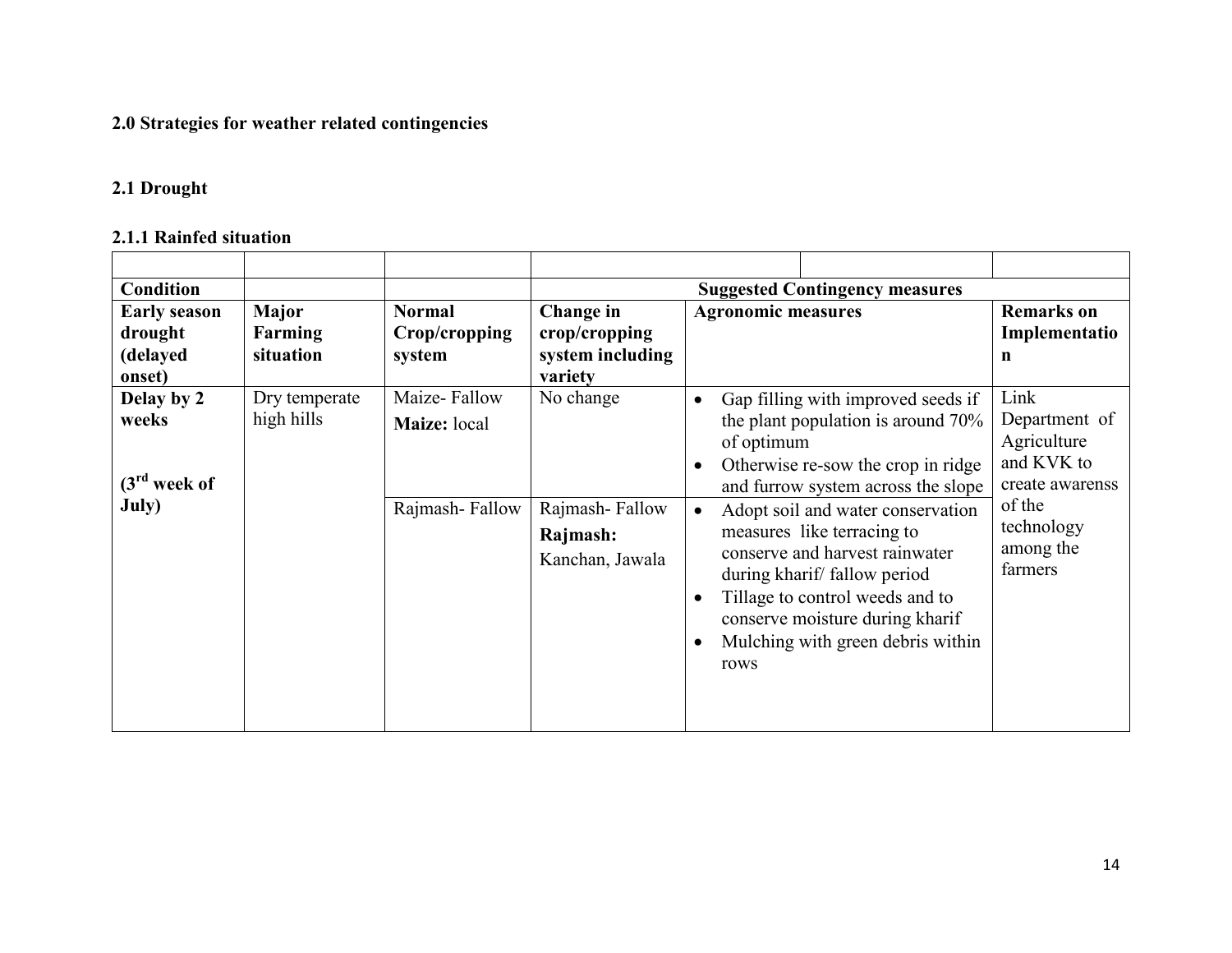|                                                | Peas-Fallow<br>Pea: Lincoln<br>and AP-1                                                               | Peas-Fallow<br>Pea: Lincoln and<br>$AP-1$                                                                |                        | Adopt soil and water conservation<br>measures like terracing to<br>conserve and harvest rainwater<br>during kharif/fallow period<br>Tillage to control weeds and to<br>conserve moisture during kharif<br>Timely weed control<br>Gap filling with improved variety<br>if the plant population is around<br>70% of optimum |  |
|------------------------------------------------|-------------------------------------------------------------------------------------------------------|----------------------------------------------------------------------------------------------------------|------------------------|---------------------------------------------------------------------------------------------------------------------------------------------------------------------------------------------------------------------------------------------------------------------------------------------------------------------------|--|
|                                                | Potato-Fallow<br>Potato: Kufri<br>Jyoti                                                               | Potato-Fallow<br>Potato: Kufri<br>Jyoti                                                                  |                        | Mulching with local weeds<br>/grasses<br>Conservation tillage<br>Gap filling with improved seeds if<br>the plant population is around 70%<br>of optimum<br>Otherwise re-sow the crop in ridge<br>and furrow system across the slope                                                                                       |  |
| <b>High Hills</b><br>Temperate Dry<br>and Cold | Millets (Ogla/<br>Phaphra) - Barley<br>Ogla: local<br>Phaphra: local<br><b>Barley: Dolma</b><br>Apple | Millets (Ogla/<br>Phaphra)- Barley<br>Ogla: local<br>Phaphra: local<br><b>Barley: Dolma</b><br>No change | $\bullet$<br>$\bullet$ | Gap filling with seedlings like<br>finger millet or gap fill with seeds<br>if the plant population is around<br>70% of optimum<br>Sowing of crop across the slope<br>Timely weed control<br>Half moon shaped basins to<br>harvest run-off<br>Weed control in tree basin                                                   |  |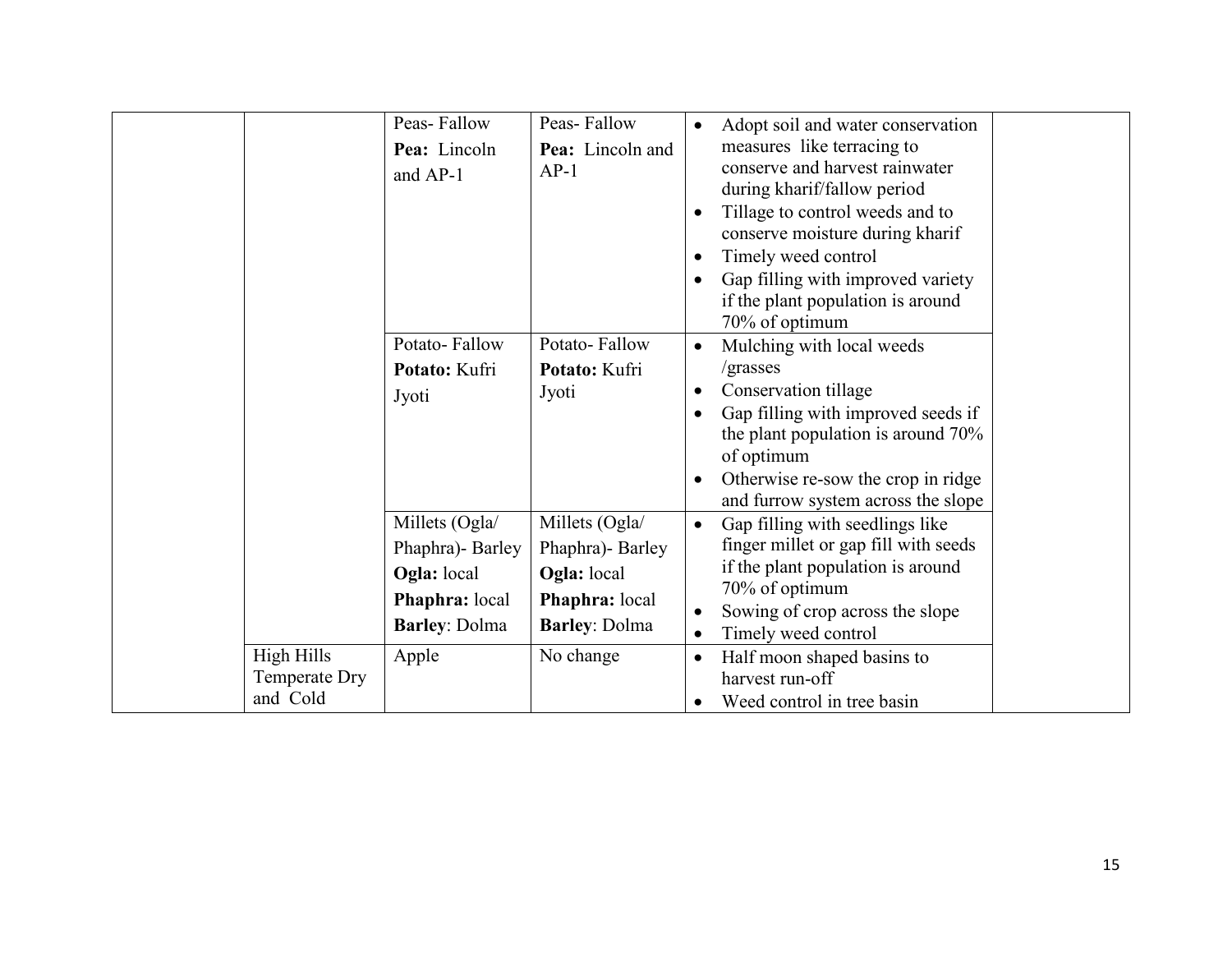| Deserts | Vegetables            | No change             | Mulching with local weeds            |
|---------|-----------------------|-----------------------|--------------------------------------|
|         | Cropping system       |                       | /grasses                             |
|         |                       |                       | Conservation tillage                 |
|         |                       |                       | Gap filling with improved seeds if   |
|         |                       |                       | the plant population is around 70%   |
|         |                       |                       | of optimum                           |
|         |                       |                       | Otherwise resow the crop in ridge    |
|         |                       |                       | and furrow system across the slope   |
|         | Millets (Ogla/        | Millets (Ogla/        | Gap filling with seedlings like      |
|         | Phaphra)- Barley      | Phaphra) - Barley     | finger millet or gap fill with seeds |
|         | <b>Ogla:</b> local    |                       | if the plant population is around    |
|         | <b>Phaphra:</b> local | <b>Ogla:</b> local    | 70% of optimum                       |
|         | <b>Barley: Dolma</b>  |                       | Sowing of crop across the slope      |
|         |                       | <b>Phaphra:</b> local | Timely weed control Mulching         |
|         |                       | <b>Barley: Dolma</b>  | with local grasses                   |

| <b>Condition</b>                                           |                                      |                                       |                                           | <b>Suggested Contingency measures</b>                                                                                                      |                                                                                  |
|------------------------------------------------------------|--------------------------------------|---------------------------------------|-------------------------------------------|--------------------------------------------------------------------------------------------------------------------------------------------|----------------------------------------------------------------------------------|
| <b>Early season</b><br>drought<br>(delayed<br>onset)       | <b>Major</b><br>Farming<br>situation | <b>Normal Crop/cropping</b><br>system | Change in<br>crop/cropping system         | Agronomic<br>measures                                                                                                                      | <b>Remarks</b> on<br>Implementation                                              |
| Delay by 4<br>weeks<br>(1 <sup>st</sup> week of<br>August) | Dry temperate<br>High hills          | Maize-Fallow<br>Maize: local          | No change<br>Maize-Fallow<br>Maize: local | Mulching with<br>$\bullet$<br>local grasses/<br>organic materials<br>Weed control<br>$\bullet$<br>measures<br>Ridge and furrow<br>planting | LinkDepartment<br>of Agriculture,<br>KVKs and<br>NGOs for the<br>Supply of seeds |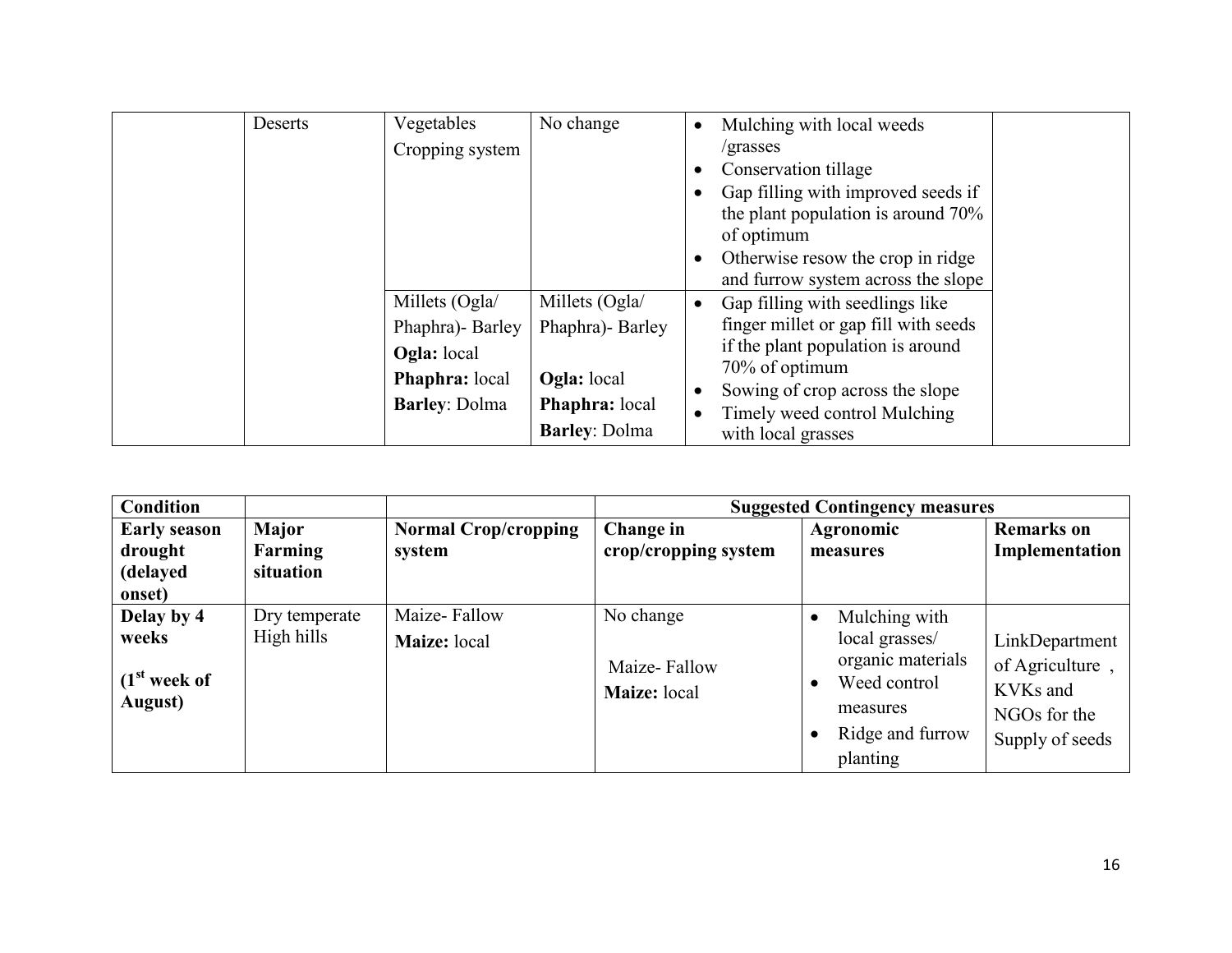| Rajmash-Fallow                                        | Rajmash-Fallow                                                                                                                          | Gap filling with<br>$\bullet$                                                  | and training to |
|-------------------------------------------------------|-----------------------------------------------------------------------------------------------------------------------------------------|--------------------------------------------------------------------------------|-----------------|
| Kanchan,<br>Rajmash:<br>Jawala<br>Peas-Fallow         | Rajmash: Kanchan,<br>Jawala mproved<br>varieties suitable for<br>temperate zone such as<br>Baspa, triloki and<br>Kailash<br>Peas-Fallow | improved<br>varieties if the<br>plant population is<br>around70% of<br>optimum | the farmers     |
| <b>Pea:</b> Lincoln and AP-1                          | Pea: Lincoln and AP-1<br>Improved varieties<br>suitable for temperate<br>zone such as AP-1,<br>Super AP-1                               |                                                                                |                 |
| Vegetables                                            | Potato-Fallow<br>Potato: Kufri Jyoti<br>Improved varieties<br>suitable for temperate<br>zone and resistant to<br>cold and diseases      |                                                                                |                 |
| Millets (Ogla/ Phaphra)-<br><b>Barley</b>             | Millets (Ogla/ Phaphra)-<br><b>Barley</b>                                                                                               |                                                                                |                 |
| Ogla: local<br>Phaphra: local<br><b>Barley: Dolma</b> | Ogla: local<br>Phaphra: local                                                                                                           |                                                                                |                 |
| Vegetables                                            | vegetables                                                                                                                              |                                                                                |                 |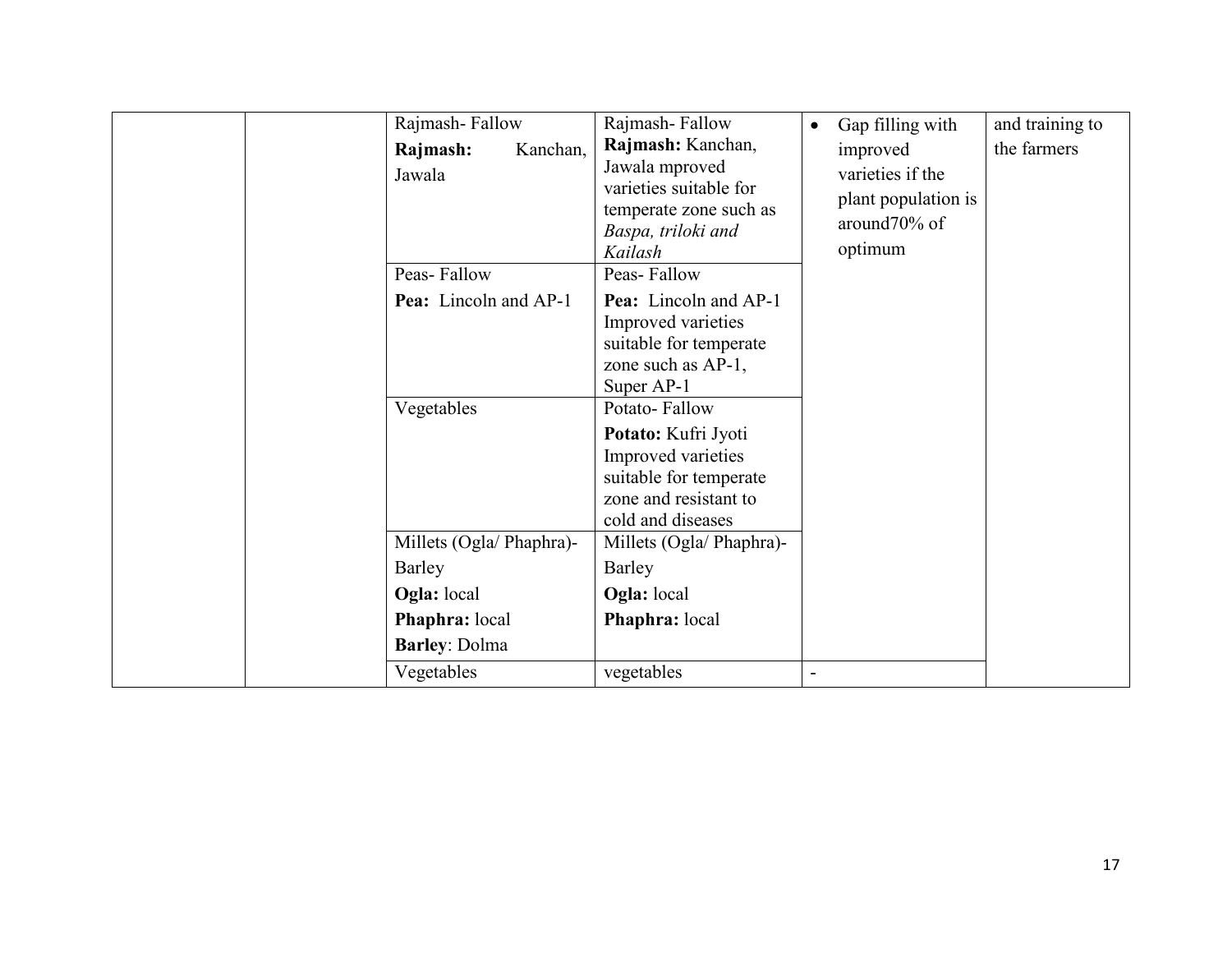| Millets (Ogla/ Phaphra)- | Millets (Ogla/ Phaphra)- | Gap filling with<br>$\bullet$ |
|--------------------------|--------------------------|-------------------------------|
| Barley                   | Barley                   | the seeds when                |
| <b>Ogla:</b> local       | Ogla: local              | the plant                     |
| Phaphra: local           | Phaphra: local           | population is                 |
| Barley: Dolma            | Barley: Dolma            | around 70% or                 |
|                          |                          | more than                     |
|                          |                          | optimum plant                 |
|                          |                          | stands                        |
|                          |                          | Timely weed<br>$\bullet$      |
|                          |                          | control                       |
|                          |                          | Mulching in crop<br>$\bullet$ |
|                          |                          | rows                          |

| <b>Condition</b>    |              |                      | <b>Suggested Contingency measures</b> |                           |                   |  |  |
|---------------------|--------------|----------------------|---------------------------------------|---------------------------|-------------------|--|--|
| <b>Early season</b> | <b>Major</b> | <b>Normal</b>        | Change in                             | <b>Agronomic measures</b> | <b>Remarks</b> on |  |  |
| drought             | Farming      | Crop/cropping system | crop/cropping                         |                           | Implementation    |  |  |
| delayed             | situation    |                      | system including                      |                           |                   |  |  |
| onset)              |              |                      | variety                               |                           |                   |  |  |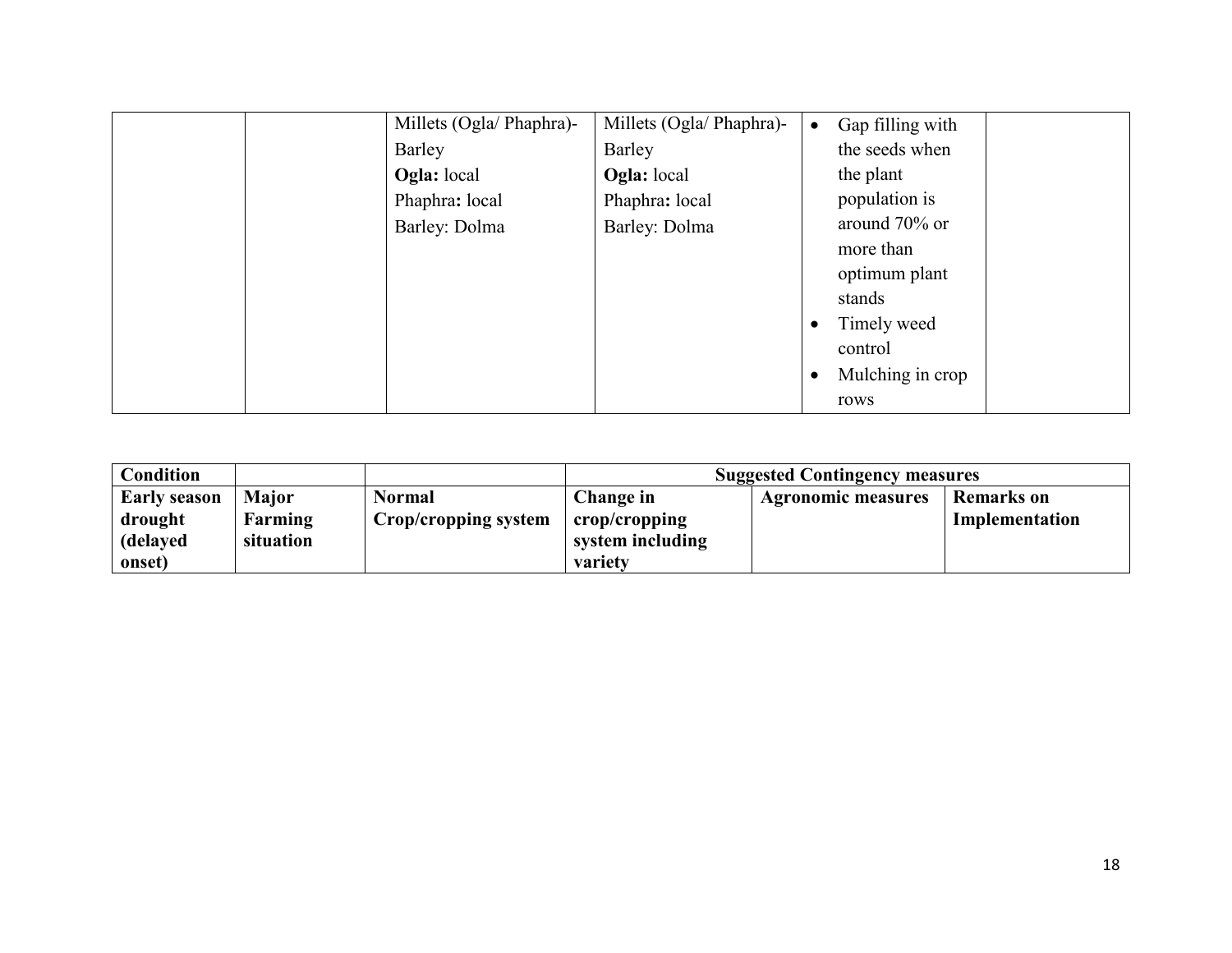| Delay by 6<br>weeks<br>$(3rd$ week of<br>August) | Dry temperate<br>High Hills | Maize-Fallow<br>Maize: local | Change in cropping<br>pattern towards<br>Millets<br>The cropping patterns<br>can be<br>Ogla-fallow<br>Phaphra-fallow-<br>Millets (Ogla/<br>Phaphra)- fallows<br>Maize fodder-fallow | $\bullet$ | Mulching with<br>grasses<br>Gap filling<br>Life saving glacial<br>water diversion<br>Maintenance of<br>soil cover with<br>green materials<br>Addition of high<br>doses of FYM and<br>organic manures by<br>1-2 tones /ha<br>Intercropping with<br>legumes<br>Re-sowing/Gap<br>filling with higher<br>$(15-20\%)$ seed rate<br>Regular weeding<br>Mulching with | LinkDepartment of<br>Agriculture, KVKs<br>and NGOs for the<br>Supply of seeds and<br>training to the farmers<br>Awareness campaign<br>by the<br>Department of<br>Agriculture, KVK and<br><b>NGOs</b> |
|--------------------------------------------------|-----------------------------|------------------------------|-------------------------------------------------------------------------------------------------------------------------------------------------------------------------------------|-----------|----------------------------------------------------------------------------------------------------------------------------------------------------------------------------------------------------------------------------------------------------------------------------------------------------------------------------------------------------------------|------------------------------------------------------------------------------------------------------------------------------------------------------------------------------------------------------|
|                                                  |                             | Rajmash-Fallow               | Rajmash-Fallow                                                                                                                                                                      |           | grasses Life saving                                                                                                                                                                                                                                                                                                                                            |                                                                                                                                                                                                      |
|                                                  |                             | Rajmash: Kanchan,<br>Jawala  | Rajmash: Kanchan,<br>Jawala                                                                                                                                                         |           | glacial water<br>diversion                                                                                                                                                                                                                                                                                                                                     |                                                                                                                                                                                                      |
|                                                  |                             | Peas-Fallow                  | Peas-Fallow                                                                                                                                                                         |           | Maintenance of<br>soil cover with                                                                                                                                                                                                                                                                                                                              |                                                                                                                                                                                                      |
|                                                  |                             | Pea: Lincoln and AP-1        | Pea: Lincoln and AP-                                                                                                                                                                |           | green materials                                                                                                                                                                                                                                                                                                                                                |                                                                                                                                                                                                      |
|                                                  |                             | Potato-Fallow                | Potato-Fallow                                                                                                                                                                       |           | Addition of high<br>doses of FYM and                                                                                                                                                                                                                                                                                                                           |                                                                                                                                                                                                      |
|                                                  |                             | Potato: Kufri Jyoti          | Potato: Kufri Jyoti                                                                                                                                                                 |           | organic manures by                                                                                                                                                                                                                                                                                                                                             |                                                                                                                                                                                                      |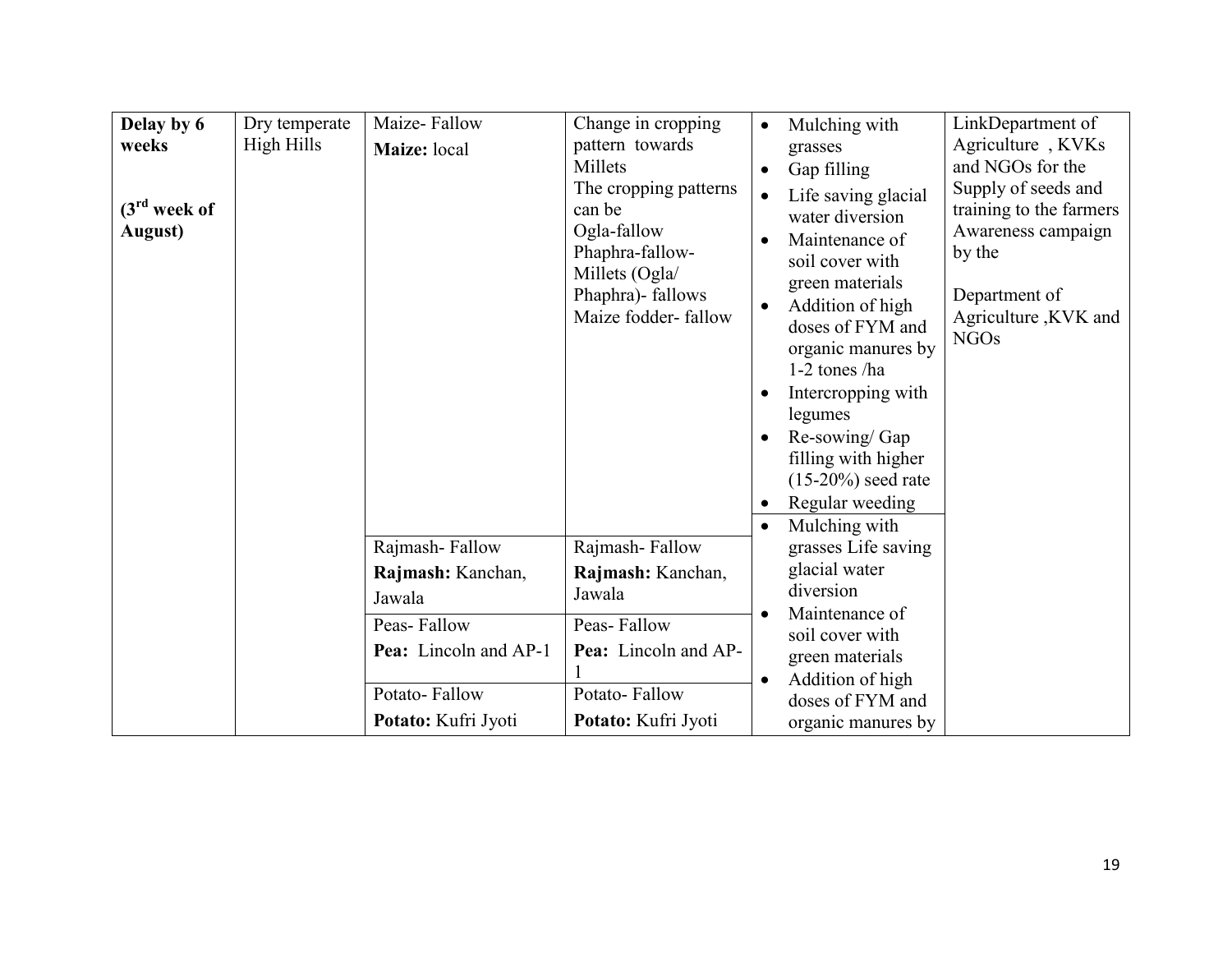| High Hills<br>Temperate<br>Dry and Cold<br>Deserts | Millets (Ogla/<br>Phaphra)- Barley<br><b>Ogla:</b> local<br>Phaphra: local<br><b>Barley: Dolma</b> | Millets (Ogla/<br>Phaphra)- Barley<br><b>Ogla:</b> local<br><b>Phaphra:</b> local<br><b>Barley: Dolma</b> | 1-2 tonnes /ha<br>Gap filling with<br>higher $(15-20%)$<br>seed rate<br>Regular weeding |  |
|----------------------------------------------------|----------------------------------------------------------------------------------------------------|-----------------------------------------------------------------------------------------------------------|-----------------------------------------------------------------------------------------|--|
|                                                    | Millets (Ogla/<br>Phaphra)- Barley<br><b>Ogla:</b> local<br>Phaphra: local<br><b>Barley: Dolma</b> |                                                                                                           |                                                                                         |  |

| <b>Condition</b>                           |                                   |                                       | <b>Suggested Contingency measures</b>                                                                                                                                                               |                                                                                                |                                                                                                                                 |  |  |
|--------------------------------------------|-----------------------------------|---------------------------------------|-----------------------------------------------------------------------------------------------------------------------------------------------------------------------------------------------------|------------------------------------------------------------------------------------------------|---------------------------------------------------------------------------------------------------------------------------------|--|--|
| <b>Early season</b><br>drought<br>(delayed | <b>Major Farming</b><br>situation | <b>Normal Crop/cropping</b><br>system | Change in crop/cropping<br>system                                                                                                                                                                   | Agronomic<br>measures                                                                          | <b>Remarks</b> on<br>Implementatio<br>n                                                                                         |  |  |
| onset)                                     |                                   |                                       |                                                                                                                                                                                                     |                                                                                                |                                                                                                                                 |  |  |
| Delay by 8<br>weeks                        | Dry temperate<br>High Hills       | Maize-Fallow<br>Maize: local          | Change in cropping<br>pattern in favor of millets<br>The cropping patterns can<br>be<br>Ogla-fallow<br>Phaphra-fallow<br>Millets (ogla,<br>phaphra)-fallows<br>Maize fodder-<br>$\bullet$<br>fallow | Mulching with<br>$\bullet$<br>local grasses<br>Intercropping<br>Adopt weed<br>control measures | Link<br>Department of<br>Agriculture and<br>KVK to<br>provide<br>awareness and<br>training<br>amongst<br>famers<br>Use of local |  |  |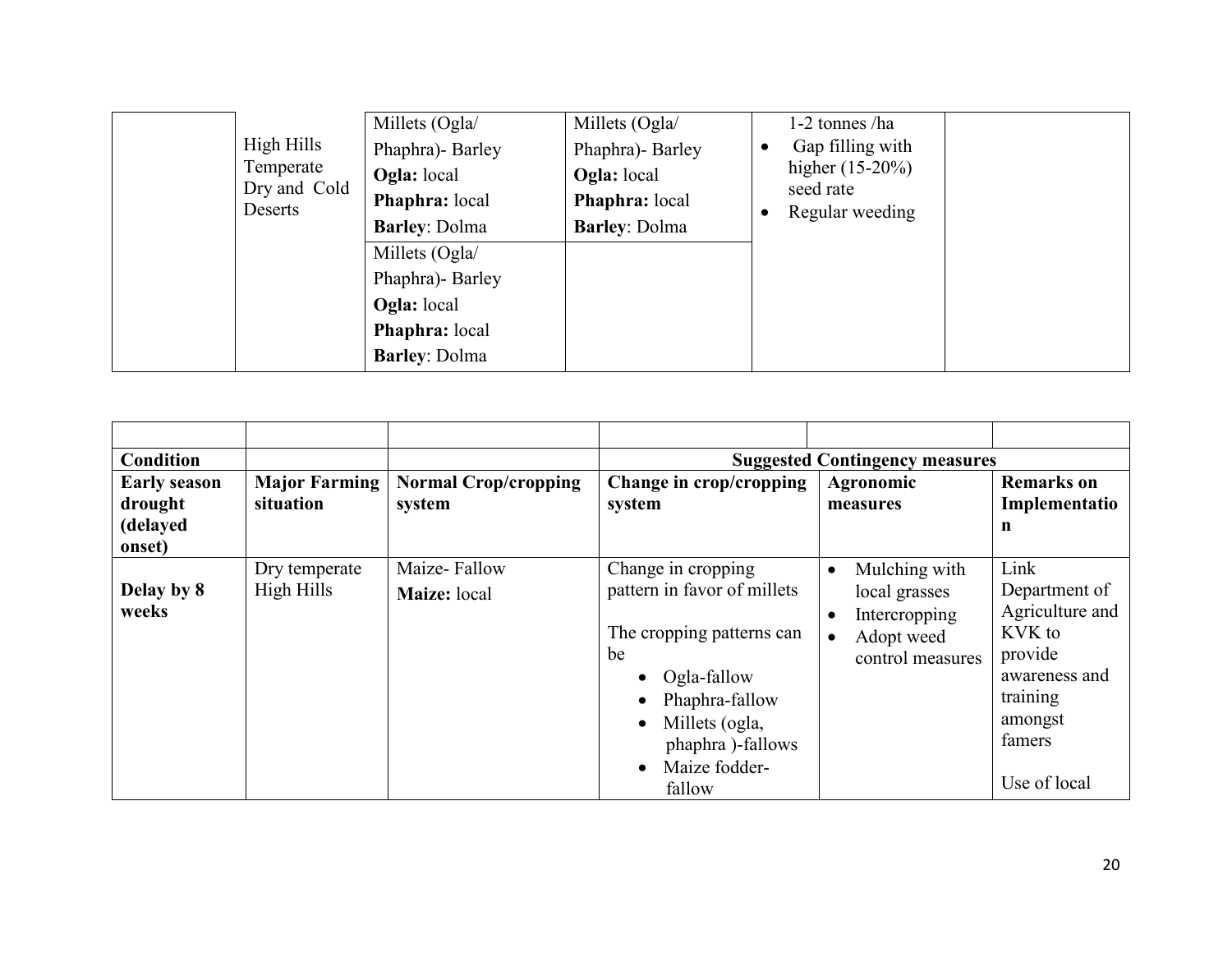|            | Wheat-Fallow                         | Wheat-Fallow                           | $\bullet$                              | Mulching with | <b>ITKs</b>      |
|------------|--------------------------------------|----------------------------------------|----------------------------------------|---------------|------------------|
|            | Wheat: local                         | Wheat: local                           |                                        | local grasses | Continue         |
|            |                                      |                                        |                                        | Adopt weed    |                  |
|            | Rajmash-Fallow                       | Rajmash-Fallow                         |                                        |               |                  |
|            | Rajmash: Kanchan,                    | Rajmash: Kanchan,                      |                                        |               |                  |
|            | Jawala                               | Jawala                                 |                                        |               |                  |
|            | Peas-Fallow                          | Peas-Fallow                            |                                        |               |                  |
|            | Pea: Lincoln and AP-1                | Pea: Lincoln and AP-1                  |                                        |               |                  |
|            | Potato-Fallow                        | Potato-Fallow                          |                                        |               |                  |
|            | Potato: Kufri Jyoti                  | Potato: Kufri Jyoti                    |                                        |               |                  |
|            | Millets (Ogla/ Phaphra)-             | Millets (Ogla/ Phaphra)-               |                                        |               |                  |
|            | Barley                               | Barley                                 |                                        |               |                  |
|            | Ogla: local                          | Ogla: local                            |                                        |               |                  |
|            | Phaphra: local                       | Phaphra: local                         |                                        |               |                  |
|            | Barley: Dolma                        | Barley: Dolma                          |                                        |               |                  |
| High Hills | Apple                                | Apple                                  |                                        |               |                  |
|            |                                      |                                        |                                        |               |                  |
|            |                                      |                                        |                                        |               |                  |
|            |                                      |                                        |                                        |               |                  |
|            | Barley                               | Barley                                 |                                        |               |                  |
|            | Ogla: local                          | Ogla: local                            |                                        |               |                  |
|            | Phaphra: local                       | Phaphra: local                         |                                        |               |                  |
|            | Barley: Dolma                        | Barley: Dolma                          |                                        |               |                  |
|            | Temperate Dry<br>and Cold<br>Deserts | Vegetables<br>Millets (Ogla/ Phaphra)- | Vegetables<br>Millets (Ogla/ Phaphra)- |               | control measures |

| <b>Condition</b> |           |                             | <b>Suggested Contingency measures</b> |                 |                   |  |
|------------------|-----------|-----------------------------|---------------------------------------|-----------------|-------------------|--|
| Early season     | Major     | <b>Normal Crop/cropping</b> | Crop management                       | Soil nutrient & | <b>Remarks</b> on |  |
| drought          | Farming   | system                      |                                       | moisture        | Implementation    |  |
| (Normal onset)   | situation |                             |                                       | conservation    |                   |  |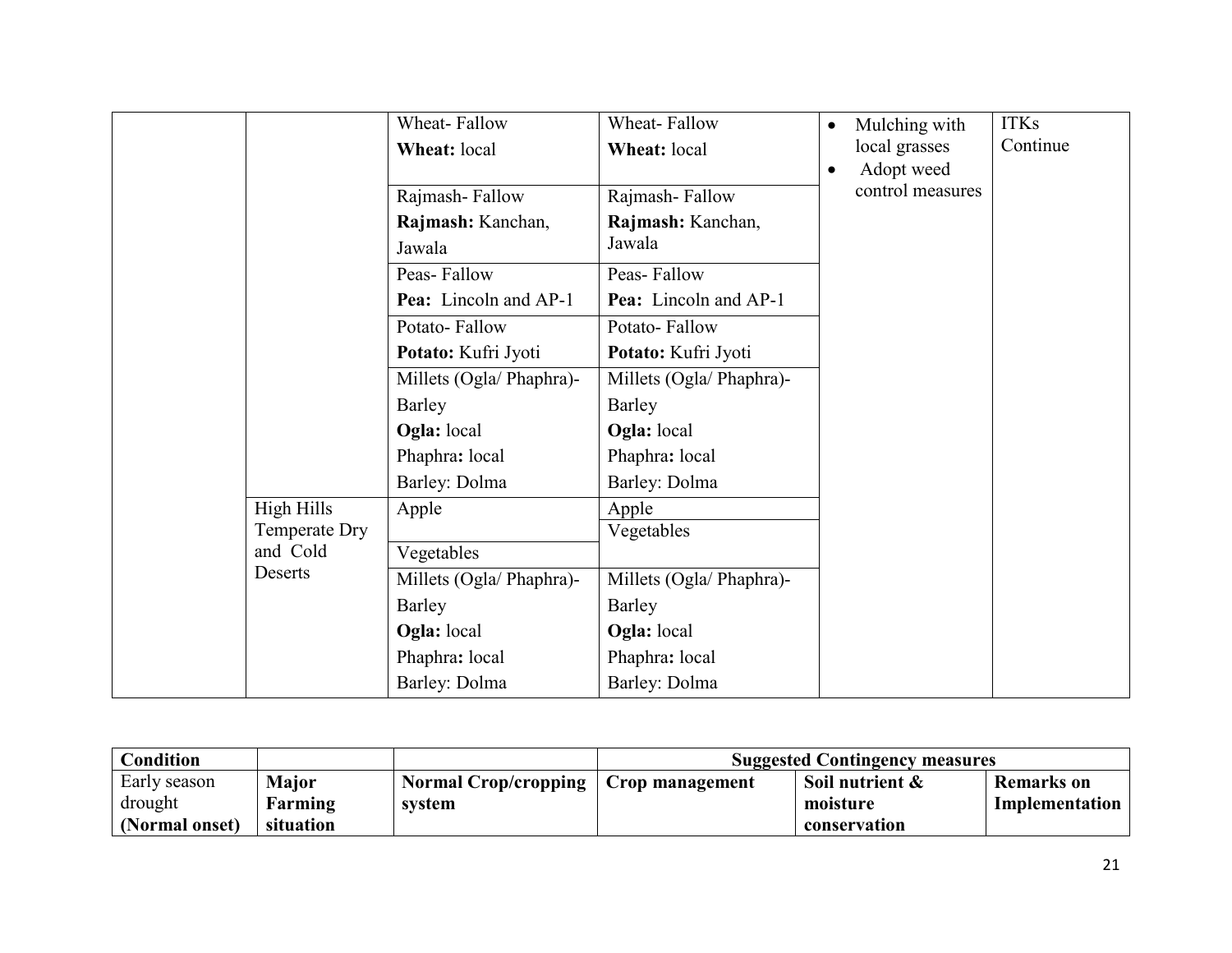|                                                                                         |                             |                                               |                                                                                                              | measures                                                                             |                                                                              |
|-----------------------------------------------------------------------------------------|-----------------------------|-----------------------------------------------|--------------------------------------------------------------------------------------------------------------|--------------------------------------------------------------------------------------|------------------------------------------------------------------------------|
| Normal onset<br>followed by 15-<br>20 days dry spell<br>after sowing<br>leading to poor | Dry temperate<br>High Hills | Maize-Fallow<br>Maize: local                  | Re sowing/ Gap filling<br>with higher $(15-20\%)$<br>seed rate in case of<br>crop failure<br>Regular weeding | Mulching with<br>$\bullet$<br>local grasses<br>Weed control<br>$\bullet$<br>measures | Awareness by<br>extension<br>workers of the<br>Department of<br>Agriculture, |
| germination/crop<br>stand etc.                                                          |                             | Rajmash-Fallow<br>Rajmash: Kanchan,<br>Jawala | Re sowing/ Gap filling<br>with higher $(15-20\%)$<br>seed rate<br>Regular weeding                            | Mulching with<br>$\bullet$<br>local grasses<br>Weed control<br>measures              | KVKs and<br><b>NGOs</b>                                                      |
|                                                                                         |                             | Peas-Fallow                                   |                                                                                                              |                                                                                      |                                                                              |
|                                                                                         |                             | Pea: Lincoln and AP-1                         |                                                                                                              |                                                                                      |                                                                              |
|                                                                                         |                             | Potato-Fallow                                 |                                                                                                              |                                                                                      |                                                                              |
|                                                                                         |                             | Potato: Kufri Jyoti                           |                                                                                                              |                                                                                      |                                                                              |
|                                                                                         |                             | Millets (Ogla/ Phaphra)-                      |                                                                                                              |                                                                                      |                                                                              |
|                                                                                         |                             | Barley                                        |                                                                                                              |                                                                                      |                                                                              |
|                                                                                         |                             | Ogla: local                                   |                                                                                                              |                                                                                      |                                                                              |
|                                                                                         |                             | Phaphra: local                                |                                                                                                              |                                                                                      |                                                                              |
|                                                                                         |                             | Barley: Dolma                                 |                                                                                                              |                                                                                      |                                                                              |
|                                                                                         | <b>High Hills</b>           | Apple                                         |                                                                                                              |                                                                                      |                                                                              |
|                                                                                         | Temperate Dry               | Vegetables                                    |                                                                                                              |                                                                                      |                                                                              |
|                                                                                         | and Cold<br>Deserts         | Millets (Ogla/ Phaphra)-                      |                                                                                                              |                                                                                      |                                                                              |
|                                                                                         |                             | Barley                                        |                                                                                                              |                                                                                      |                                                                              |
|                                                                                         |                             | Ogla: local                                   |                                                                                                              |                                                                                      |                                                                              |
|                                                                                         |                             | Phaphra: local                                |                                                                                                              |                                                                                      |                                                                              |
|                                                                                         |                             | Barley: Dolma                                 |                                                                                                              |                                                                                      |                                                                              |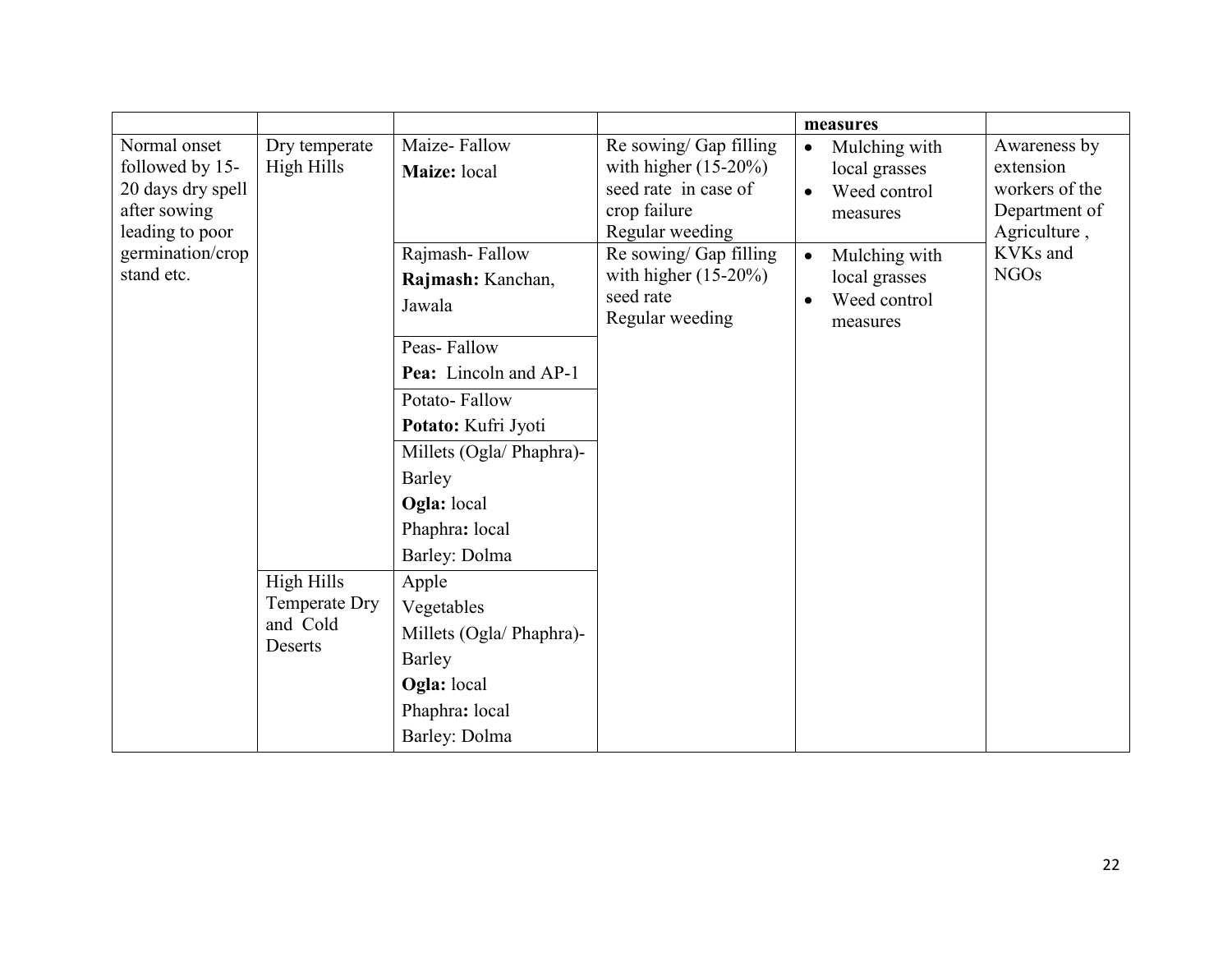| <b>Condition</b>            |                      |                             | <b>Suggested Contingency measures</b> |                    |                               |  |
|-----------------------------|----------------------|-----------------------------|---------------------------------------|--------------------|-------------------------------|--|
| <b>Mid season</b>           | <b>Major Farming</b> | <b>Normal Crop/cropping</b> | Crop management                       | Soil nutrient &    | <b>Remarks</b> on             |  |
| drought (long               | situation            | system                      |                                       | moisture           | Implementation                |  |
| dry spell,<br>consecutive 2 |                      |                             |                                       | conservation       |                               |  |
| weeks rainless              |                      |                             |                                       | measures           |                               |  |
| $(>2.5$ mm)                 |                      |                             |                                       |                    |                               |  |
| period)                     |                      |                             |                                       |                    |                               |  |
|                             | Dry temperate        | Maize-Fallow                | Life saving irrigation                | Mulching with      | Awareness by                  |  |
| At vegetative               | High Hills           | Maize: local                | Re sowing/ Gap filling                | local grasses      | extension                     |  |
| stage                       |                      |                             | with higher $(15-20\%)$               |                    | workers of the                |  |
|                             |                      |                             | Intercropping with                    | Intercropping      | Department of<br>Agriculture, |  |
|                             |                      |                             | legumes like mash                     | Adopt weed control | KVKs and                      |  |
|                             |                      | Rajmash-Fallow              | Life saving irrigation                |                    | <b>NGOs</b>                   |  |
|                             |                      |                             |                                       |                    |                               |  |
|                             |                      | Rajmash: Kanchan,           | Gap filling with higher               |                    |                               |  |
|                             |                      | Jawala                      | $(15-20\%)$                           |                    |                               |  |
|                             |                      | Peas-Fallow                 |                                       |                    |                               |  |
|                             |                      | Pea: Lincoln and AP-1       |                                       |                    |                               |  |
|                             |                      | Potato-Fallow               |                                       |                    |                               |  |
|                             |                      | Potato: Kufri Jyoti         |                                       |                    |                               |  |
|                             |                      | Millets (Ogla/ Phaphra)-    |                                       |                    |                               |  |
|                             |                      | Barley                      |                                       |                    |                               |  |
|                             |                      | Ogla: local                 |                                       |                    |                               |  |
|                             |                      | Phaphra: local              |                                       |                    |                               |  |
|                             |                      | <b>Barley: Dolma</b>        |                                       |                    |                               |  |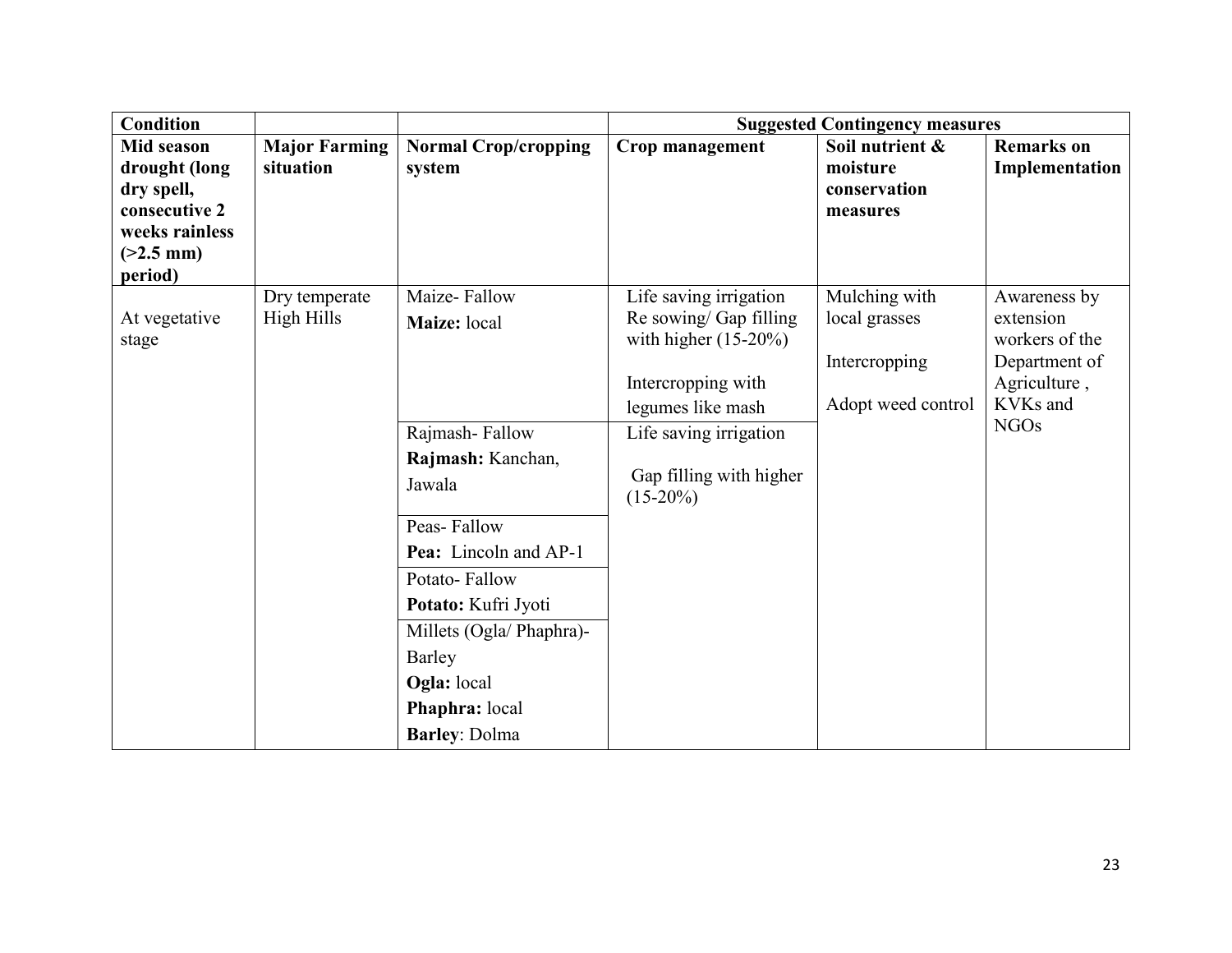| High Hills<br>Temperate Dry<br>and Cold | Vegetables                                            | Life saving irrigation<br>Gap filling with higher<br>$(15-20\%)$ | Mulching with<br>local grasses |  |
|-----------------------------------------|-------------------------------------------------------|------------------------------------------------------------------|--------------------------------|--|
| Deserts                                 |                                                       |                                                                  | Appropriate weed<br>control    |  |
|                                         | Millets (Ogla/ Phaphra)-                              | Life saving irrigation                                           | Mulching with                  |  |
|                                         | Barley                                                | Gap filling with higher                                          | local grasses                  |  |
|                                         | <b>Ogla:</b> local<br>Phaphra: local<br>Barley: Dolma | $(15-20\%)$                                                      | Appropriate weed<br>control    |  |

| <b>Condition</b>                          |                                   |                                                                                                                                                                      |                        | <b>Suggested Contingency measures</b>                  |                                                                                                                                                        |
|-------------------------------------------|-----------------------------------|----------------------------------------------------------------------------------------------------------------------------------------------------------------------|------------------------|--------------------------------------------------------|--------------------------------------------------------------------------------------------------------------------------------------------------------|
| Mid season<br>drought (long<br>dry spell) | <b>Major Farming</b><br>situation | <b>Normal Crop/cropping</b><br>system                                                                                                                                | Crop management        | Soil nutrient &<br>moisture<br>conservation<br>measues | <b>Remarks</b> on<br>Implementatio<br>n                                                                                                                |
| At flowering/<br>fruiting stage           | Dry temperate<br>High Hills       | Maize-Fallow<br>Maize: local<br>Rajmash-Fallow<br>Rajmash: Kanchan,<br>Jawala<br>Peas-Fallow<br><b>Pea:</b> Lincoln and AP-1<br>Potato-Fallow<br>Potato: Kufri Jyoti | Life saving irrigation | Critical irrigations<br>through glacial<br>melts       | Link<br>Department of<br>Agriculture and<br>KVK to<br>provide<br>awareness<br>amongst<br>famers and also<br>Link<br><b>MGNERAGA</b><br>for the support |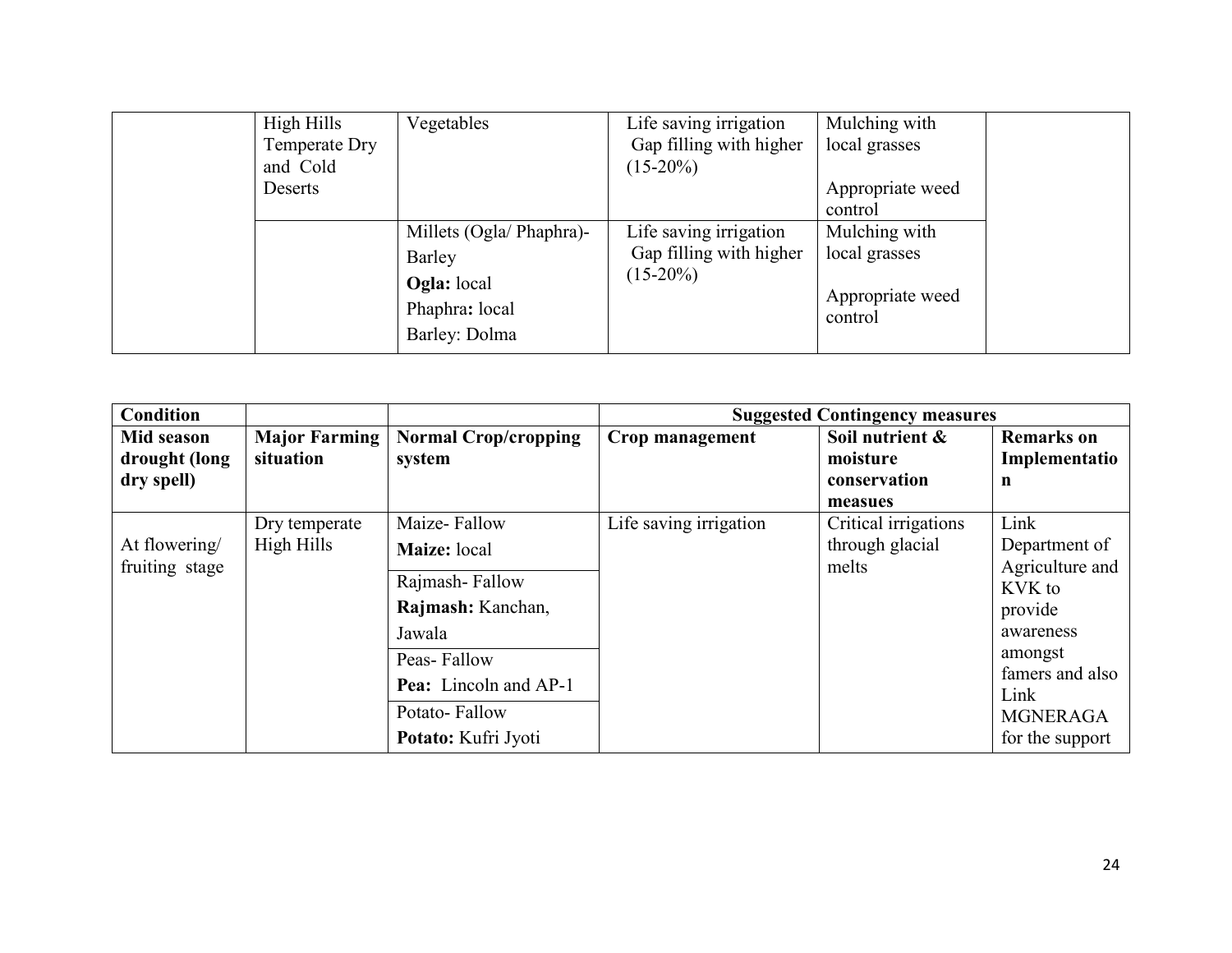| High Hills<br>Temperate Dry<br>and Cold<br>Deserts | Millets (Ogla/ Phaphra)-<br>Barley<br>Ogla: local<br>Phaphra: local<br>Barley: Dolma<br>Apple<br><b>Apple</b><br><b>Standard Varieties, Royal</b><br>Delicious, Kalidevi, Seed<br><b>Rootstock Plants Apple</b> | Training and pruning of<br>apple orchards<br>Thinning of fruits in apple<br>Use of Standard high<br>colour varieties of apple<br>drought resistant varieties<br>viz., Red chief,<br>Use of spur type cultivars<br>of apple<br>Use of Clonal rootstocks<br>viz., Malling and Merton<br>of apple | Use of Mulching<br>(plastic and hay<br>mulch)<br>Manual weeding<br>Clean basin<br>cultivation<br>Use of drip<br>irrigation<br>foliar spray of urea<br>$(a)$ 0.5 % to replace<br>soil application<br>Use of drippers and<br>sprinkler irrigation | of water<br>harvesting<br>structures<br>Use of local<br><b>ITKs</b><br>The<br>Department of<br>Agriculture and<br>Horticulture to<br>provide<br>awareness<br>amongst<br>famers<br>Use of local<br><b>ITKs</b> |
|----------------------------------------------------|-----------------------------------------------------------------------------------------------------------------------------------------------------------------------------------------------------------------|------------------------------------------------------------------------------------------------------------------------------------------------------------------------------------------------------------------------------------------------------------------------------------------------|-------------------------------------------------------------------------------------------------------------------------------------------------------------------------------------------------------------------------------------------------|---------------------------------------------------------------------------------------------------------------------------------------------------------------------------------------------------------------|
|                                                    | Vegetables<br>Millets (Ogla/ Phaphra)-<br>Barley<br>Ogla: local<br>Phaphra: local<br>Barley: Dolma                                                                                                              | Life saving irrigation                                                                                                                                                                                                                                                                         | Critical irrigations<br>through glacial<br>melts                                                                                                                                                                                                |                                                                                                                                                                                                               |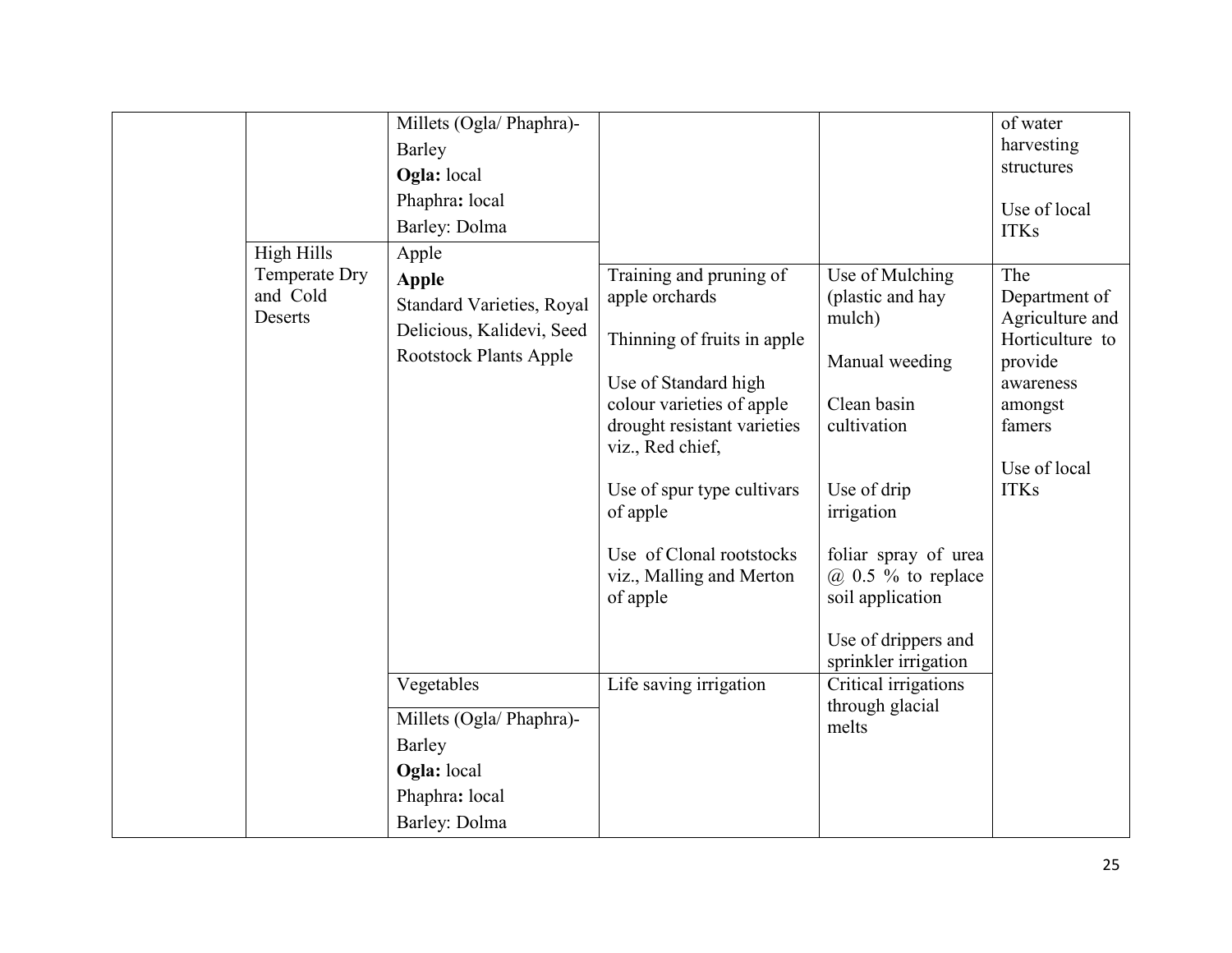| <b>Condition</b> |                      |                             |                                            | <b>Suggested Contingency measures</b> |                           |
|------------------|----------------------|-----------------------------|--------------------------------------------|---------------------------------------|---------------------------|
| <b>Terminal</b>  | <b>Major Farming</b> | <b>Normal Crop/cropping</b> | Crop management                            | Rabi Crop                             | <b>Remarks</b> on         |
| drought          | situation            | system                      |                                            | planning                              | Implementation            |
| (Early           |                      |                             |                                            |                                       |                           |
| withdrawal of    |                      |                             |                                            |                                       |                           |
| monsoon)         |                      |                             |                                            |                                       | Link                      |
|                  | Dry temperate        | Maize-Fallow                | Life saving irrigation                     | Plan for land                         |                           |
|                  | High Hills           | Wheat-Fallow                | Regular weeding                            | preparation and                       | Department of             |
|                  |                      | Barley-Fallow               |                                            | sowings of rabi                       | Agriculture,              |
|                  |                      | Rajmash-Fallow              | Maintenance of soil<br>cover with mulching | crops like Barley,<br>Millets         | Horticulture,<br>KVKs and |
|                  |                      | Peas-Fallow                 |                                            | (Ogla, Phaphra),                      | NGOs for                  |
|                  |                      | Potato-Fallow               | Early<br>harvesting<br>at                  | buckwheat,                            | awaress on                |
|                  |                      | Ogla-Fallow                 | physiological<br>maturity                  | vegetables                            | technologies and          |
|                  | High Hills           | Apple                       | at a reasonable yield                      | Pea (October                          | trainings                 |
|                  | Temperate Dry        | Vegetables                  | level                                      | Month)                                | amongst the               |
|                  | and Cold             | Millets (Ogla/ Phaphra)-    |                                            |                                       | farmers                   |
|                  | Deserts              |                             | Use of maize as fodder                     |                                       |                           |
|                  |                      | Barley                      | If the damage is very                      |                                       |                           |
|                  |                      |                             | severe                                     |                                       | Use of local              |
|                  |                      | <b>Ogla:</b> local          |                                            |                                       | <b>ITKs</b>               |
|                  |                      | Phaphra: local              |                                            |                                       |                           |
|                  |                      | <b>Barley: Dolma</b>        |                                            |                                       |                           |

#### 2.1.2 Drought - Irrigated situation

| <b>Condition</b> |              |                             | <b>Suggested Contingency measures</b> |                    |                |  |  |
|------------------|--------------|-----------------------------|---------------------------------------|--------------------|----------------|--|--|
|                  | <b>Major</b> | <b>Normal Crop/cropping</b> | Change in                             | Agronomic measures | Remarks on     |  |  |
|                  | Farming      | system                      | crop/cropping                         |                    | Implementation |  |  |
|                  | situation    |                             | system                                |                    |                |  |  |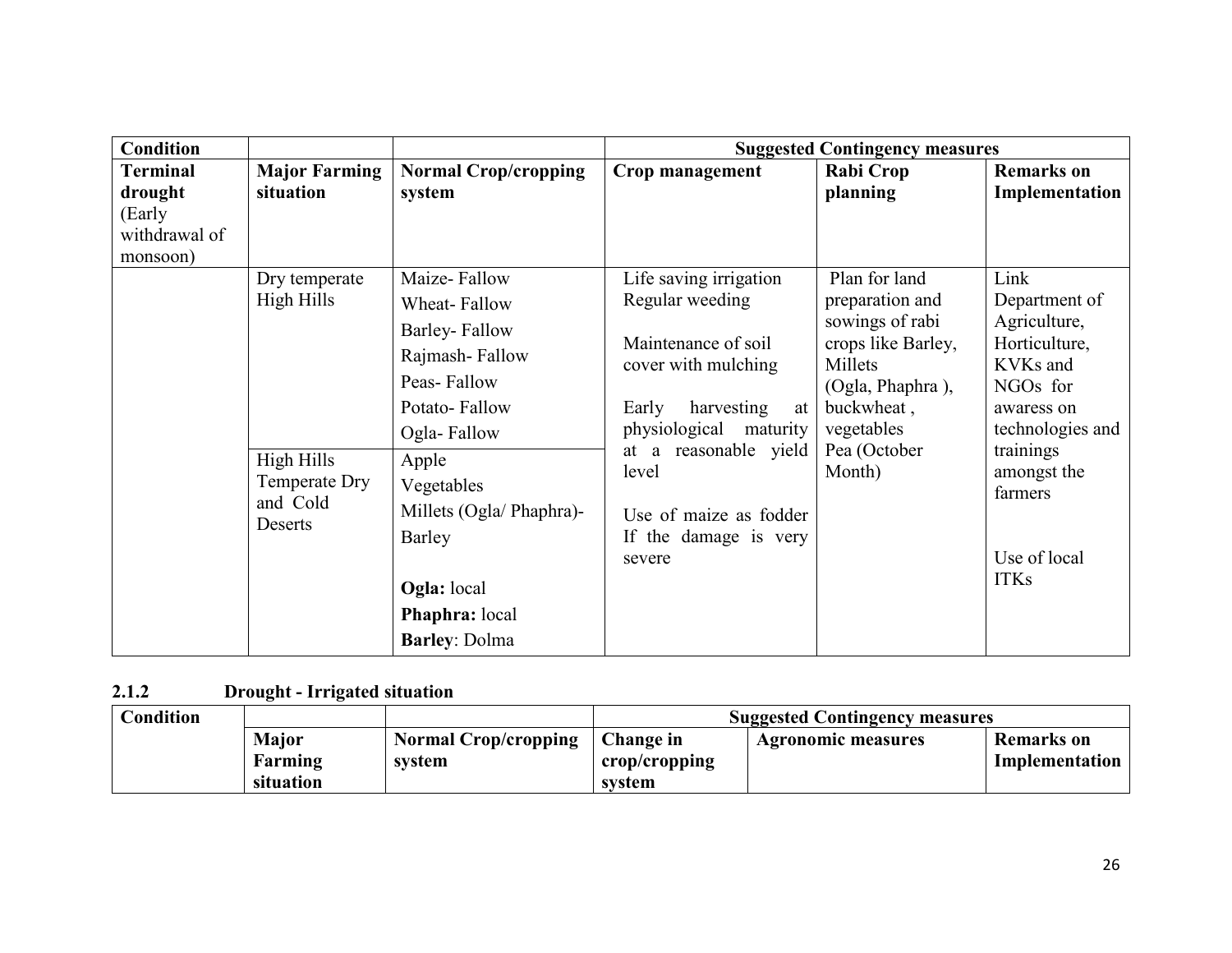| <b>Condition</b>              |                                                                                                                     |                                                     | <b>Suggested Contingency measures</b>                                                                                                                                                                                  |                                                                                                                                                                                                                                   |                                                                                                                         |  |
|-------------------------------|---------------------------------------------------------------------------------------------------------------------|-----------------------------------------------------|------------------------------------------------------------------------------------------------------------------------------------------------------------------------------------------------------------------------|-----------------------------------------------------------------------------------------------------------------------------------------------------------------------------------------------------------------------------------|-------------------------------------------------------------------------------------------------------------------------|--|
|                               | <b>Major</b>                                                                                                        | <b>Normal Crop/cropping</b>                         | Change in                                                                                                                                                                                                              | <b>Agronomic measures</b>                                                                                                                                                                                                         | <b>Remarks</b> on                                                                                                       |  |
|                               | <b>Farming</b>                                                                                                      | system                                              | crop/cropping                                                                                                                                                                                                          |                                                                                                                                                                                                                                   | Implementation                                                                                                          |  |
|                               | situation                                                                                                           |                                                     | system                                                                                                                                                                                                                 |                                                                                                                                                                                                                                   |                                                                                                                         |  |
| low rainfall<br>and snow fall | Agri-<br>horticulture                                                                                               | Apple+Peas-Apple +<br>Ogla                          | Vegetables,<br>millets (kodra,<br>phaphra), short<br>growing season<br>crops like<br>vegetables                                                                                                                        | Re sowing/ Gap filling with<br>higher (15-20%) Seed Rate<br>Regular weeding<br>Mulching with local grasses<br>Intercropping with legumes<br>like mash, raj mash<br>Use of water harvesting<br>systems<br>Storage of glacial melts | Link<br>Department of<br>Agriculture,<br>Irrigation and<br>Public Health,<br>Department of<br>Horticulture,<br>KVKs and |  |
|                               |                                                                                                                     | $Apple+Barley-Apple +$<br>Fallow                    | Apple+Barley-<br>$Apple + Fallow$                                                                                                                                                                                      | Mulching with local grasses<br>within tree basins                                                                                                                                                                                 | NGOs for<br>awareness                                                                                                   |  |
|                               |                                                                                                                     | Apple+Rajmash-Apple +<br>Fallow                     | Apple+Rajmash-<br>$Apple + Fallow$                                                                                                                                                                                     | Use of water harvesting<br>systems                                                                                                                                                                                                | campaigns<br>Implement the                                                                                              |  |
|                               |                                                                                                                     | Apple+Vegetable-Apple<br>+ Fallow                   | Apple+Vegetable-<br>$Apple + Fallow$                                                                                                                                                                                   | Storage of glacial melts<br>Gap filling with higher                                                                                                                                                                               | programmes<br>with                                                                                                      |  |
|                               | $(15-20\%)$ seed rate<br>Apple+Pulses<br>Apple+Pulses<br>(Rajmash)-Apple<br>(Rajmash)-Apple +<br>+ Fallow<br>Fallow |                                                     | Collaboration<br>with the projects<br>like RKVY,                                                                                                                                                                       |                                                                                                                                                                                                                                   |                                                                                                                         |  |
|                               | <b>Buckwheat-Fallow</b><br>Maize-wheat<br>Maize-Barley                                                              | Buckwheat-<br>Fallow<br>Maize-wheat<br>Maize-Barley | Gap filling with higher (15-<br>20%) Seed Rate<br>Regular weeding<br>Mulching with local grasses<br>Intercropping with legumes<br>like mash, rajmash<br>Use of water harvesting<br>systems<br>Storage of glacial melts | National<br>Horticulture<br>Mission and<br><b>MNERAGA</b>                                                                                                                                                                         |                                                                                                                         |  |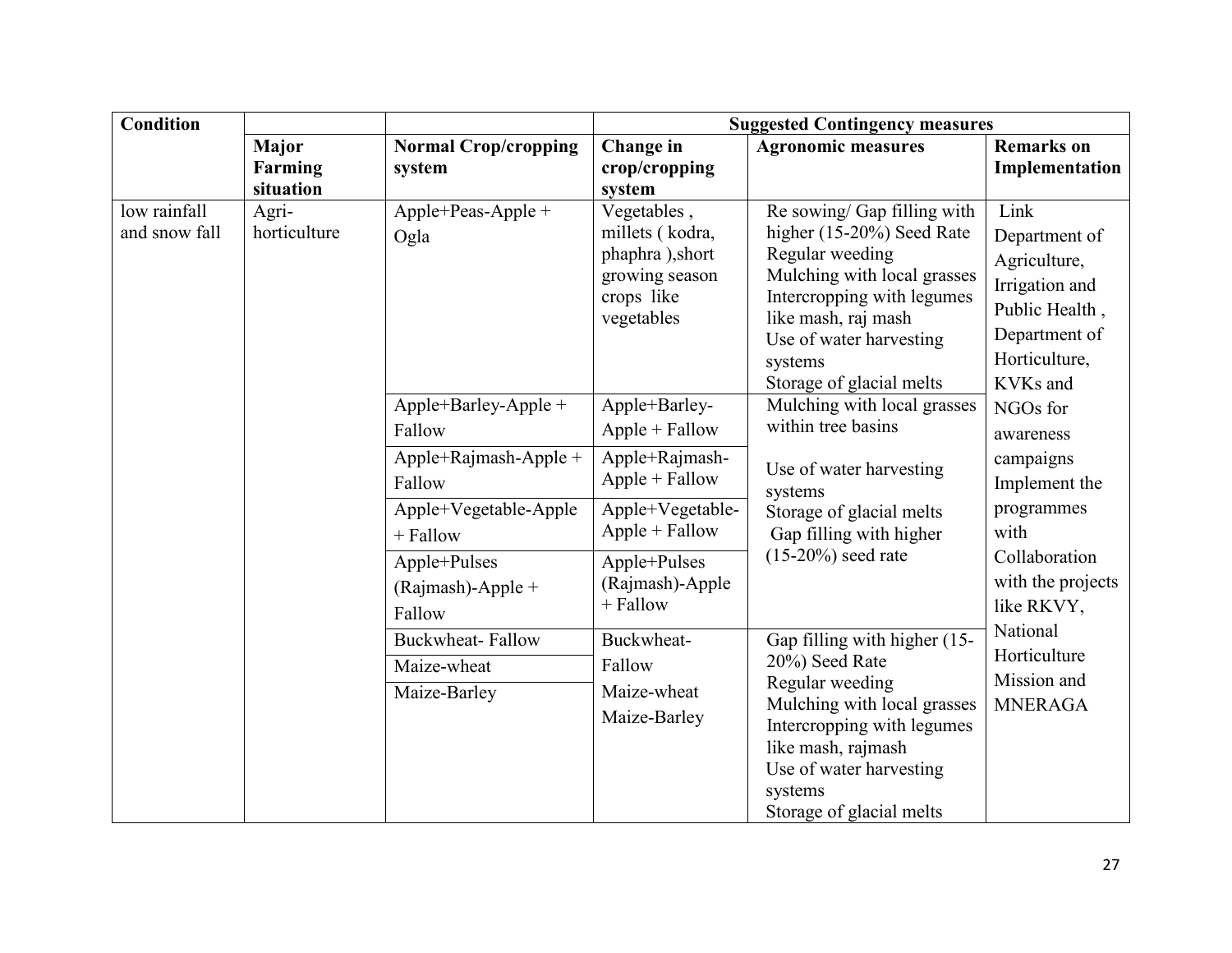| <b>Condition</b> |                                      |                                       | <b>Suggested Contingency measures</b>            |                           |                                     |
|------------------|--------------------------------------|---------------------------------------|--------------------------------------------------|---------------------------|-------------------------------------|
|                  | <b>Major</b><br>Farming<br>situation | <b>Normal Crop/cropping</b><br>system | Change in<br>$\mathbf{crop/c}$ ropping<br>system | <b>Agronomic measures</b> | <b>Remarks</b> on<br>Implementation |
| Delayed          | Not applicable                       |                                       |                                                  |                           |                                     |
| release of       |                                      |                                       |                                                  |                           |                                     |
| water in canals  |                                      |                                       |                                                  |                           |                                     |
| due to low       |                                      |                                       |                                                  |                           |                                     |
| rainfall         |                                      |                                       |                                                  |                           |                                     |

• The irrigation in the area is through *kuhls* only. The *kuhls* are the water channels diverted from the snow melts/ rivers and brought to the field under the effect of gravity. These are the community resources and are shared on collaborative basis as per the community water distribution systems.

| <b>Condition</b>                  |                |               |               | <b>Suggested Contingency measures</b> |                   |
|-----------------------------------|----------------|---------------|---------------|---------------------------------------|-------------------|
|                                   | <b>Major</b>   | <b>Normal</b> | Change in     | Agronomic                             | <b>Remarks</b> on |
|                                   | Farming        | Crop/cropping | crop/cropping | measures                              | Implementation    |
|                                   | situation      | system        | system        |                                       |                   |
| Limited release of water in       | Not applicable |               |               |                                       |                   |
| canals due to low rainfall        |                |               |               |                                       |                   |
| Non release of water in canals    |                |               |               |                                       |                   |
| under delayed onset of monsoon    |                |               |               |                                       |                   |
| in catchment                      |                |               |               |                                       |                   |
| Lack of inflows into tanks due to |                |               |               |                                       |                   |
| insufficient/delayed onset of     |                |               |               |                                       |                   |
| monsoon                           |                |               |               |                                       |                   |
| Insufficient groundwater          |                |               |               |                                       |                   |
| recharge due to low rainfall      |                |               |               |                                       |                   |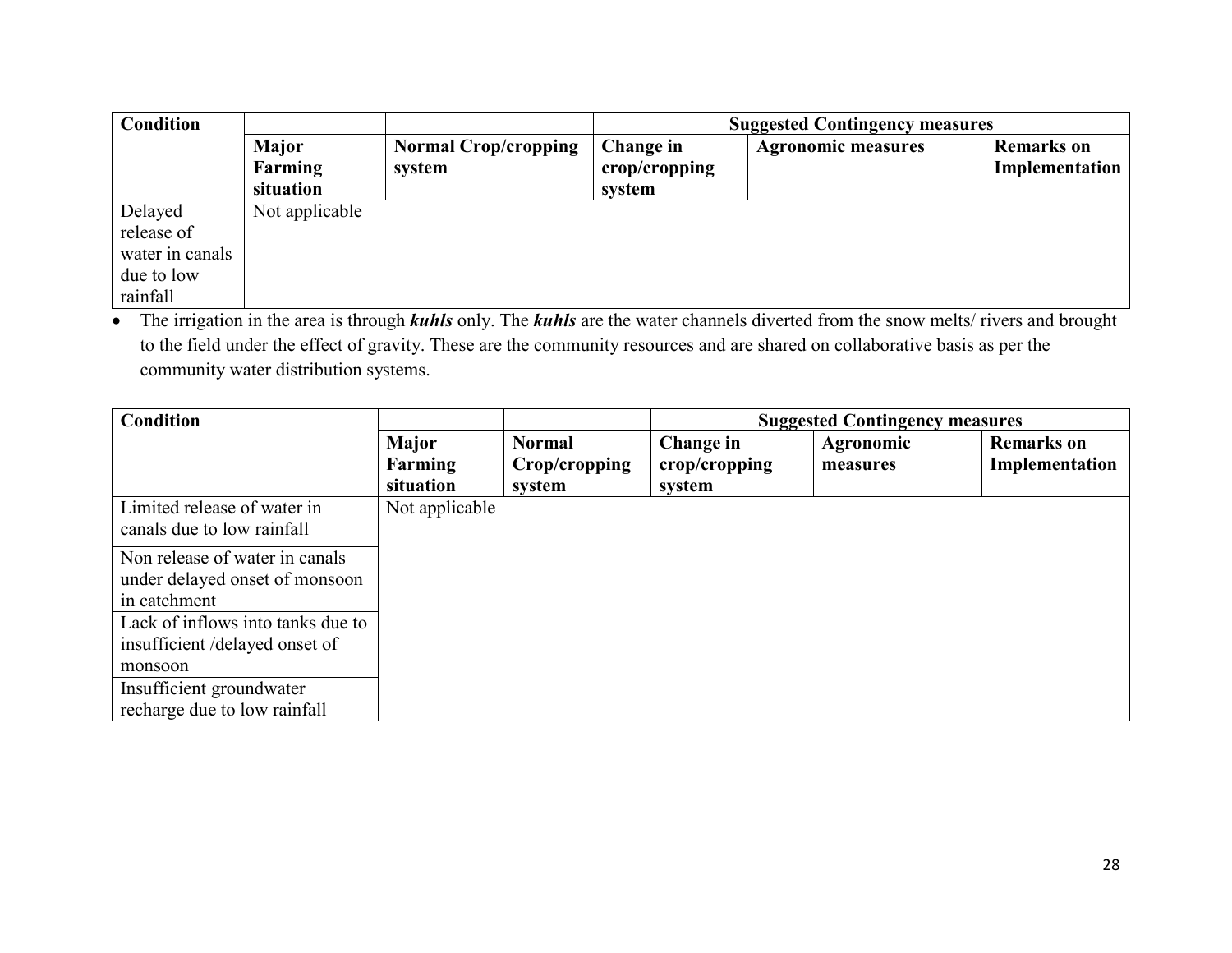2.2 Unusual rains (untimely, unseasonal etc) (for both rainfed and irrigated situations)- Not applicable as the area receives majority of the precipitation through snowfall only

| <b>Condition</b>            | <b>Suggested contingency measures</b> |                        |                            |              |  |
|-----------------------------|---------------------------------------|------------------------|----------------------------|--------------|--|
| Continuous high rainfall in | <b>Vegetative stage</b>               | <b>Flowering stage</b> | <b>Crop maturity stage</b> | Post harvest |  |
| a short span leading to     |                                       |                        |                            |              |  |
| water logging               |                                       |                        |                            |              |  |
| Heavy rainfall with high    | Not applicable                        |                        |                            |              |  |
| speed winds in a short      |                                       |                        |                            |              |  |
| span2                       |                                       |                        |                            |              |  |
| Outbreak of pests and       |                                       |                        |                            |              |  |
| diseases due to unseasonal  |                                       |                        |                            |              |  |
| rains                       |                                       |                        |                            |              |  |

#### 2.3 Floods: Not applicable

| <b>Condition</b>                                    | <b>Suggested contingency measure</b> |                         |                           |            |  |  |
|-----------------------------------------------------|--------------------------------------|-------------------------|---------------------------|------------|--|--|
| <b>Transient water</b><br>logging/ partial          | Seedling / nursery stage             | <b>Vegetative stage</b> | <b>Reproductive stage</b> | At harvest |  |  |
| inundation                                          |                                      |                         |                           |            |  |  |
| <b>Continuous</b><br>submergence<br>for more than 2 |                                      |                         |                           |            |  |  |
| days                                                |                                      |                         |                           |            |  |  |
| Sea water                                           |                                      |                         |                           |            |  |  |
| intrusion                                           |                                      |                         |                           |            |  |  |

### 2.4 Extreme events: Heat wave / Cold wave/Frost/ Hailstorm /Cyclone\*

| <b>Extreme event</b> | Suggested contingency measure |                         |                       |            |
|----------------------|-------------------------------|-------------------------|-----------------------|------------|
| type                 | Seedling / nursery stage      | <b>Vegetative stage</b> | Reproductive<br>stage | At harvest |
| <b>Heat Wave</b>     | Not applicable                |                         |                       |            |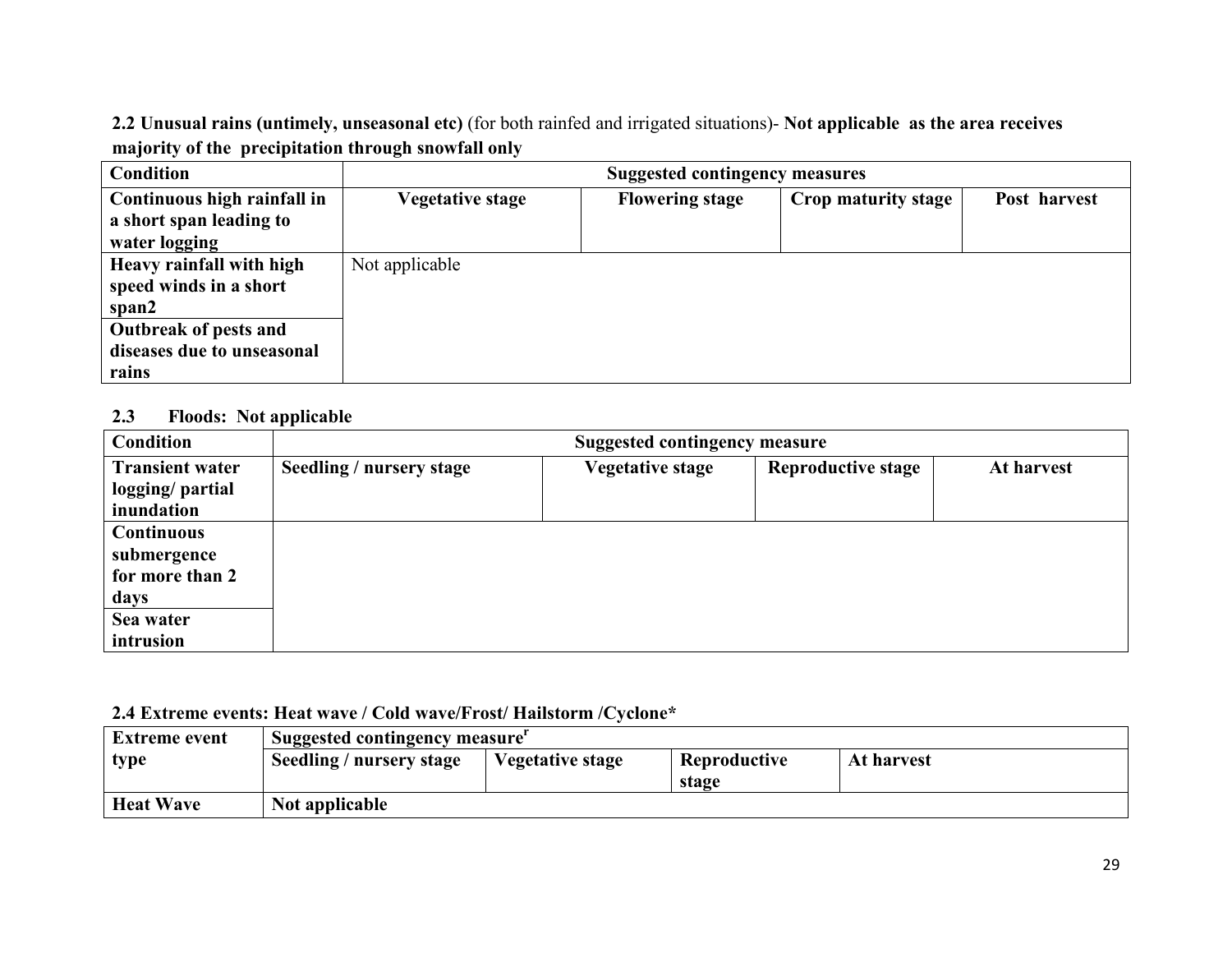| <b>Cold wave</b> |                                                         |  |                      |  |
|------------------|---------------------------------------------------------|--|----------------------|--|
| Horticulture     |                                                         |  |                      |  |
| Apple and other  |                                                         |  | In case of flowering |  |
| temperate fruits |                                                         |  | of apple during      |  |
|                  |                                                         |  | March April if cold  |  |
|                  |                                                         |  | wave persists then   |  |
|                  |                                                         |  | smoking with grass   |  |
|                  |                                                         |  | is practiced         |  |
| Frost            | Not applicable                                          |  |                      |  |
| Horticulture     | Not applicable                                          |  |                      |  |
| <b>Hailstorm</b> |                                                         |  |                      |  |
| Maize            | Use of Anti-hail Guns wherever feasible                 |  |                      |  |
| Pulses           |                                                         |  |                      |  |
| Potato& Other    |                                                         |  |                      |  |
| vegetables       |                                                         |  |                      |  |
| Horticulture     |                                                         |  |                      |  |
| Apple            | Use of Anti-hail nets, anti-hail guns wherever feasible |  |                      |  |
| Other temperate  |                                                         |  |                      |  |
| fruits           |                                                         |  |                      |  |
| Cyclone          | Not applicable                                          |  |                      |  |

# 2.5 Contingent strategies for Livestock, Poultry & Fisheries

# 2.5.1 Livestock

|                 | <b>Suggested contingency measures</b> |                                          |                             |  |
|-----------------|---------------------------------------|------------------------------------------|-----------------------------|--|
|                 | Before the event <sup>s</sup>         | During the event                         | After the event             |  |
| <b>Drought</b>  |                                       |                                          |                             |  |
| Feed and fodder | Collect crop residues, collect        | Utilization of fodder from Perennial &   | Culling undesirable         |  |
| availability    | tree fodder,                          | reserve sources, Open grazing in forests | Livestock (sheep and goats) |  |
|                 | use mangers, use chaff cutters,       | and alpine slopes/community lands and    | ), Raising of fodder trees, |  |
|                 | hay storage,                          | feeding of crop residues; use of mangers | replacement of              |  |
|                 |                                       | and chaff cutters, feeding of household  | unproductive animals with   |  |
|                 |                                       | waste                                    | improved ones               |  |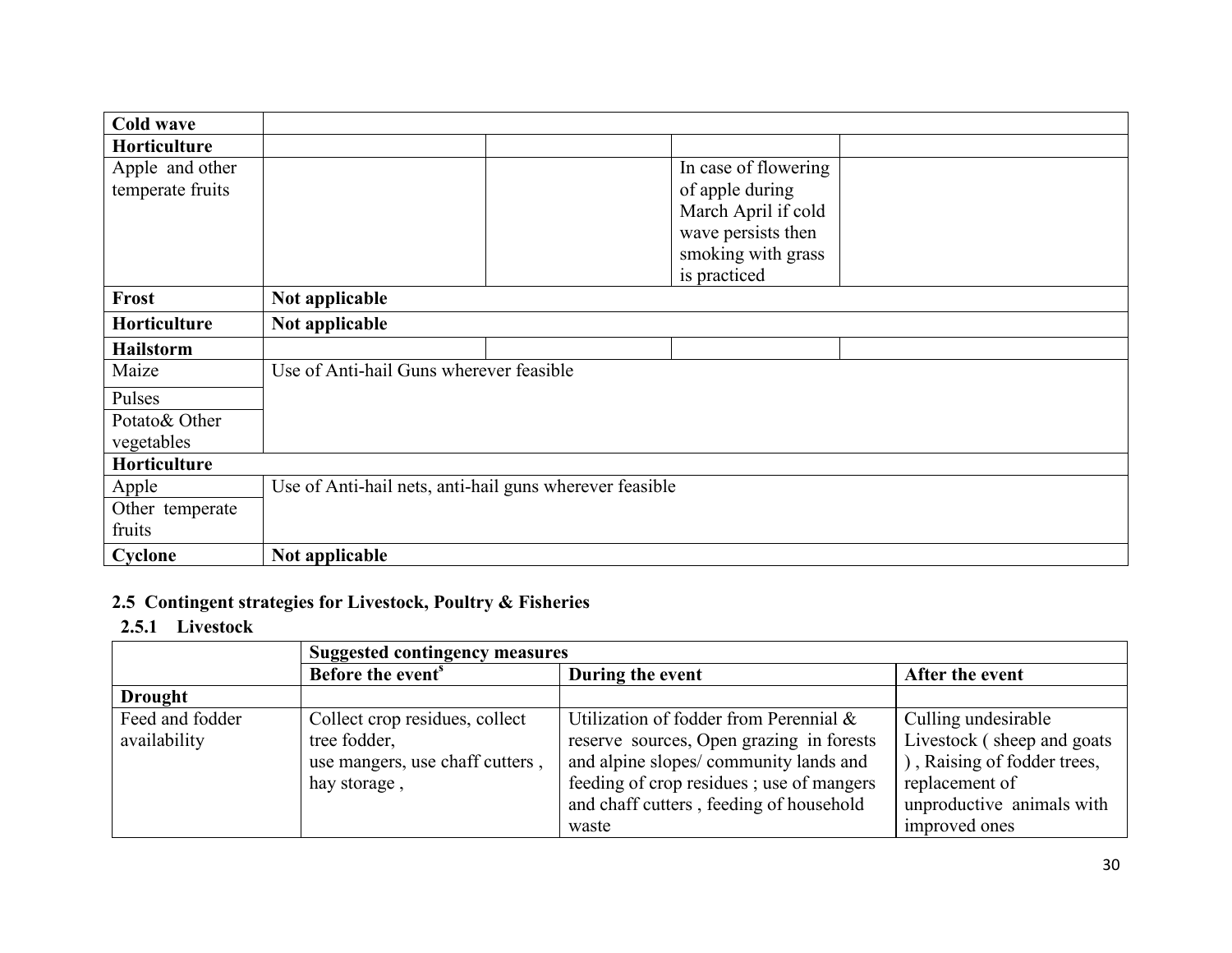| Drinking water      | Storage of water in tanks,       | Utilization of stored water, Stall drinking,    | Rejuvenation               |
|---------------------|----------------------------------|-------------------------------------------------|----------------------------|
|                     | Traditional water ponds, rivers  | rivers, traditional water ponds                 | of water sources           |
| Health and disease  | Advance preparation with         | Treatment of affected livestock by mass         | Proper veterinary care,    |
| management          | medicines and vaccination,       | campaign, Modern veterinary care,               | awareness, capacity        |
|                     | Local ethno pharmaceutical       | veterinary camps, insulation                    | building of locals, health |
|                     | and modern medicines             |                                                 | care management            |
|                     |                                  |                                                 |                            |
| <b>Floods</b>       |                                  |                                                 |                            |
| Feed and fodder     |                                  |                                                 |                            |
| availability        |                                  |                                                 |                            |
| Drinking water      |                                  |                                                 |                            |
| Health and disease  |                                  |                                                 |                            |
| management          |                                  |                                                 |                            |
| Cyclone             |                                  |                                                 |                            |
| Feed and fodder     |                                  |                                                 |                            |
| availability        |                                  |                                                 |                            |
| Drinking water      |                                  |                                                 |                            |
| Health and disease  |                                  |                                                 |                            |
| management          |                                  |                                                 |                            |
| <b>Cold wave</b>    |                                  |                                                 |                            |
| Shelter/environment | Brought back from high hill      | Stationary conditions in cowsheds, group        | Open grazing, grazing in   |
| management          | pasture lands to nearby pastures | living, dry grass flooring, gunny bags on       | open sun, massage of       |
|                     | ; restricted open grazing        | windows, gunny bags wrapped on the              | milking animals and other  |
|                     |                                  | belly of milking animals, restricted open       | species, hot water bath of |
|                     |                                  | grazing during sunny days only                  | animals                    |
| Health and disease  | Traditional herbs fed to animals | Warm living conditions, syrup of <i>lassi</i> ( | Open grazing in sunny days |
| management          |                                  | curd juice) after roasting fed to animals,      | and feeding of medicinal   |
|                     |                                  | avoid exposure to cold and rains/ snow.         | herbs. In case of acute    |
|                     |                                  |                                                 | problem, veterinary care   |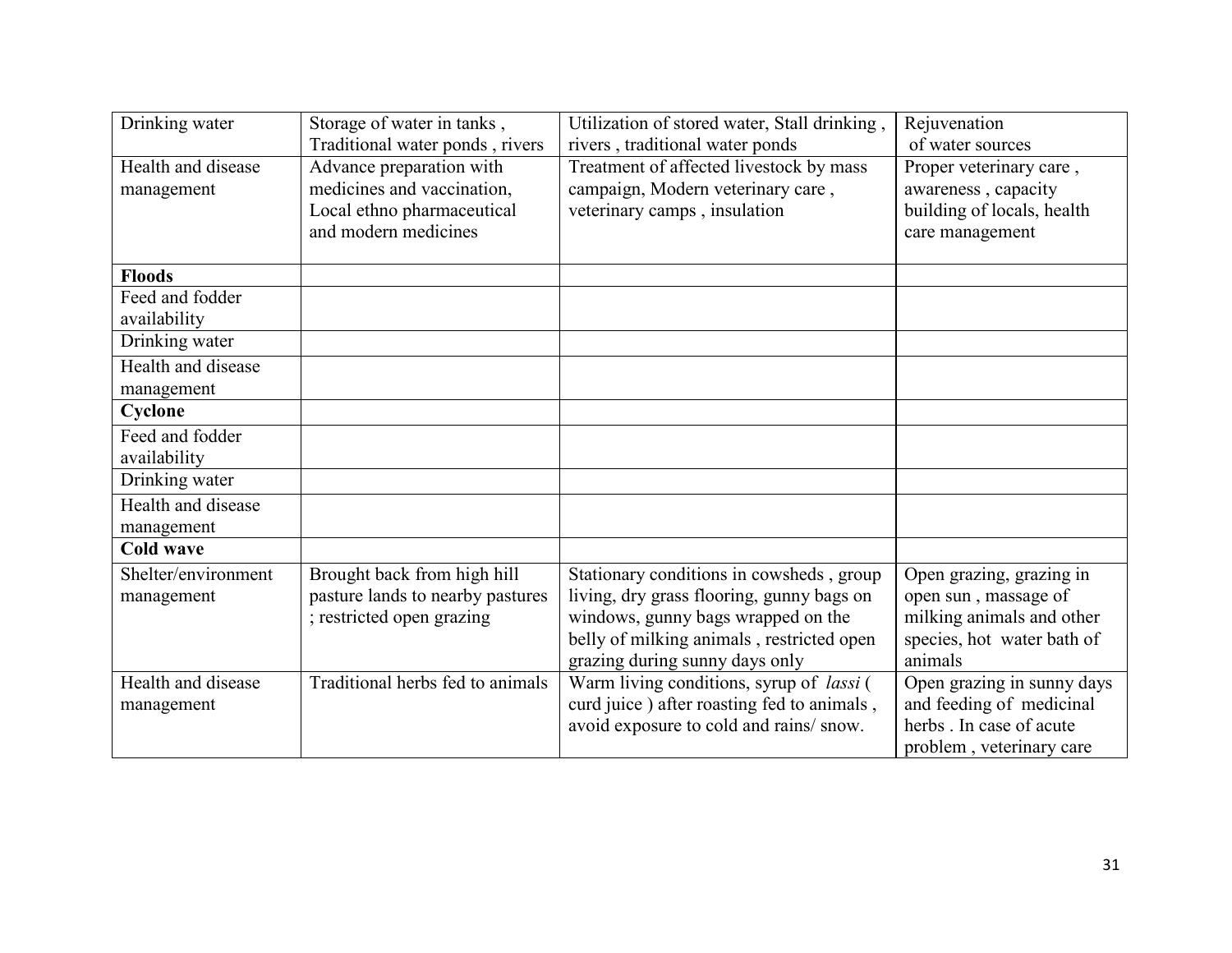## 2.5.2 Poultry (Backyard only)

|                                                                                       | <b>Suggested contingency measures</b>                                                                       |                                                                                                                                                                                 |                                                                                 | <b>Convergence/linkages</b><br>with ongoing<br>programs, if any                                                                                              |
|---------------------------------------------------------------------------------------|-------------------------------------------------------------------------------------------------------------|---------------------------------------------------------------------------------------------------------------------------------------------------------------------------------|---------------------------------------------------------------------------------|--------------------------------------------------------------------------------------------------------------------------------------------------------------|
|                                                                                       | Before the event <sup>a</sup>                                                                               | During the event                                                                                                                                                                | After the event                                                                 |                                                                                                                                                              |
| <b>Drought</b>                                                                        |                                                                                                             |                                                                                                                                                                                 |                                                                                 |                                                                                                                                                              |
| Shortage of feed<br>ingredients                                                       | Surplus storage of poultry<br>feed;<br>No special preparations as<br>these are kept as backyard<br>activity | Utilization of surplus feed; No<br>impact as these is kept in<br>captivity.<br>Moreover these are kept as<br>backyard and household<br>waste is sufficient for their<br>keeping | Kept as backyard<br>activity Availing<br>Insurance<br>Culling affected<br>birds | Collaboration with<br>Directorate of Animal<br>Husbandary                                                                                                    |
| Drinking water                                                                        | Storage of water in tanks                                                                                   | Utilize stored water                                                                                                                                                            | Kept as backyard<br>activity and local<br>drinking water<br>is sufficient       | Water storage<br>structures can be<br>constructed in<br>collaboration with<br>MNERAGA, HTM<br>and other schemes of<br>the Department of<br>Rural Development |
| Health and disease<br>management                                                      | Advance preparation with<br>medicines and vaccination                                                       | Mass Vaccination, Locally<br>managed with the help of<br>veterinary care                                                                                                        | Kept as backyard<br>activity and local<br>health care is<br>practiced           | Collaboration with<br>Directorate of Animal<br>Husbandry                                                                                                     |
| <b>Floods</b>                                                                         | Not applicable                                                                                              |                                                                                                                                                                                 |                                                                                 |                                                                                                                                                              |
| Shortage of feed<br>ingredients<br>Drinking water<br>Health and disease<br>management |                                                                                                             |                                                                                                                                                                                 |                                                                                 |                                                                                                                                                              |
| Cyclone                                                                               | Not applicable                                                                                              |                                                                                                                                                                                 |                                                                                 |                                                                                                                                                              |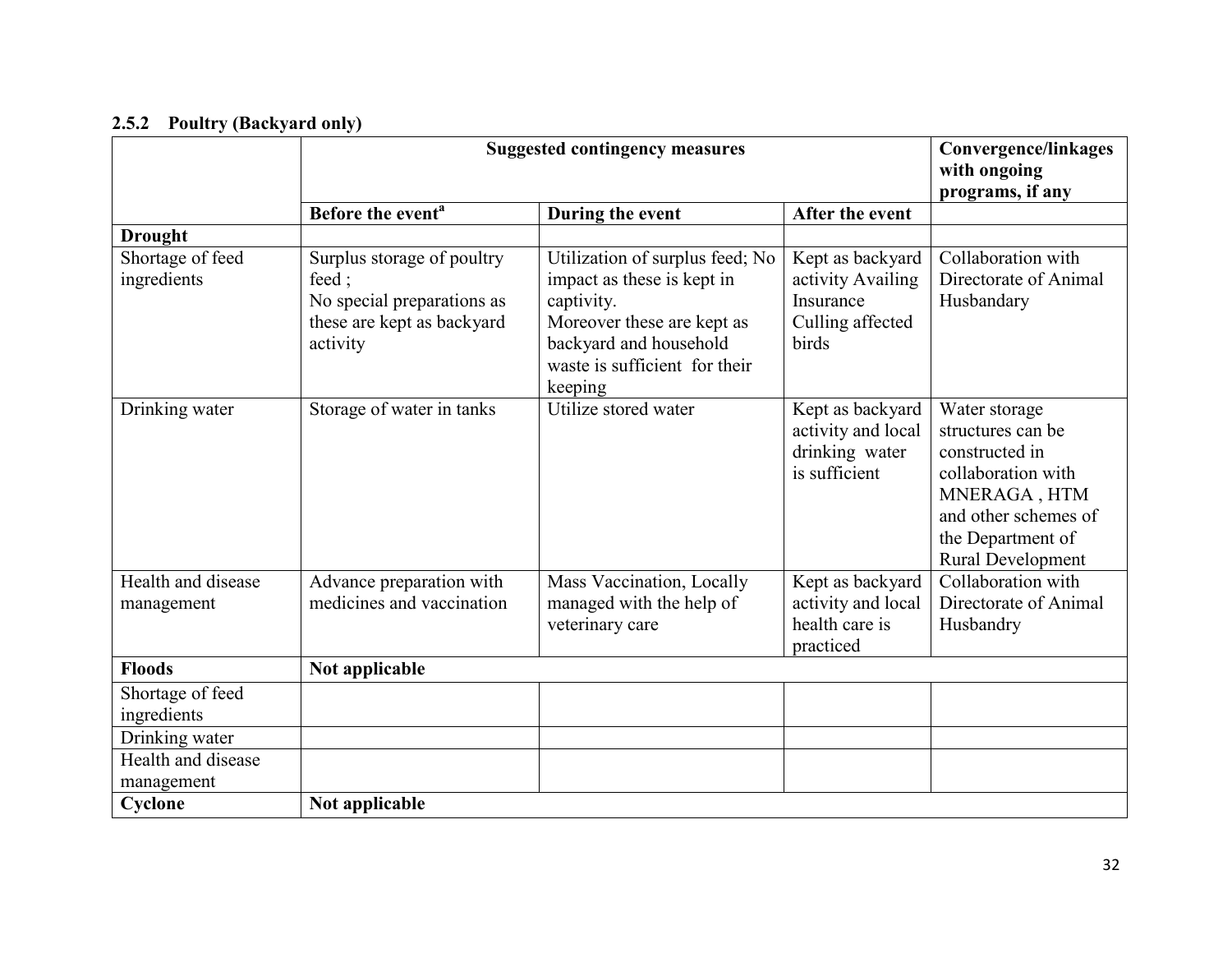| Shortage of feed    |                             |                               |                    |                       |
|---------------------|-----------------------------|-------------------------------|--------------------|-----------------------|
| ingredients         |                             |                               |                    |                       |
| Drinking water      |                             |                               |                    |                       |
| Health and disease  |                             |                               |                    |                       |
| management          |                             |                               |                    |                       |
| Heat wave and cold  |                             |                               |                    |                       |
| wave                |                             |                               |                    |                       |
| Shelter/environment | Proper Ventilation and warm | Proper aeration and fan, open | Kept as backyard   | Collaboration with    |
| management          | space                       | spacing, water supply, warm   | activity so no     | Directorate of Animal |
|                     |                             | space                         | proper action is   | Husbandry             |
|                     |                             |                               | taken              |                       |
| Health and disease  | Local                       | Local and Veterinary care     | Kept as backyard   |                       |
| management          |                             |                               | activity and local |                       |
|                     |                             |                               | knowledge about    |                       |
|                     |                             |                               | veterinary care is |                       |
|                     |                             |                               | practiced          |                       |
|                     |                             |                               |                    |                       |

# 2.5.2 Fisheries/ Aquaculture (*It is a supportive activity only*)

|                                | <b>Suggested contingency measures</b> |                  |                 |  |  |
|--------------------------------|---------------------------------------|------------------|-----------------|--|--|
|                                | <b>Before the event</b>               | During the event | After the event |  |  |
| 1) Drought                     | Not applicable                        |                  |                 |  |  |
| A. Capture                     |                                       |                  |                 |  |  |
| Marine                         |                                       |                  |                 |  |  |
| Inland                         |                                       |                  |                 |  |  |
| (i) Shallow water depth due to |                                       |                  |                 |  |  |
| insufficient rains/inflow      |                                       |                  |                 |  |  |
| (ii) Changes in water quality  |                                       |                  |                 |  |  |
| (iii) Any other                |                                       |                  |                 |  |  |
| <b>B.</b> Aquaculture          | Not applicable                        |                  |                 |  |  |
| (i) Shallow water in ponds due |                                       |                  |                 |  |  |
| to insufficient rains/inflow   |                                       |                  |                 |  |  |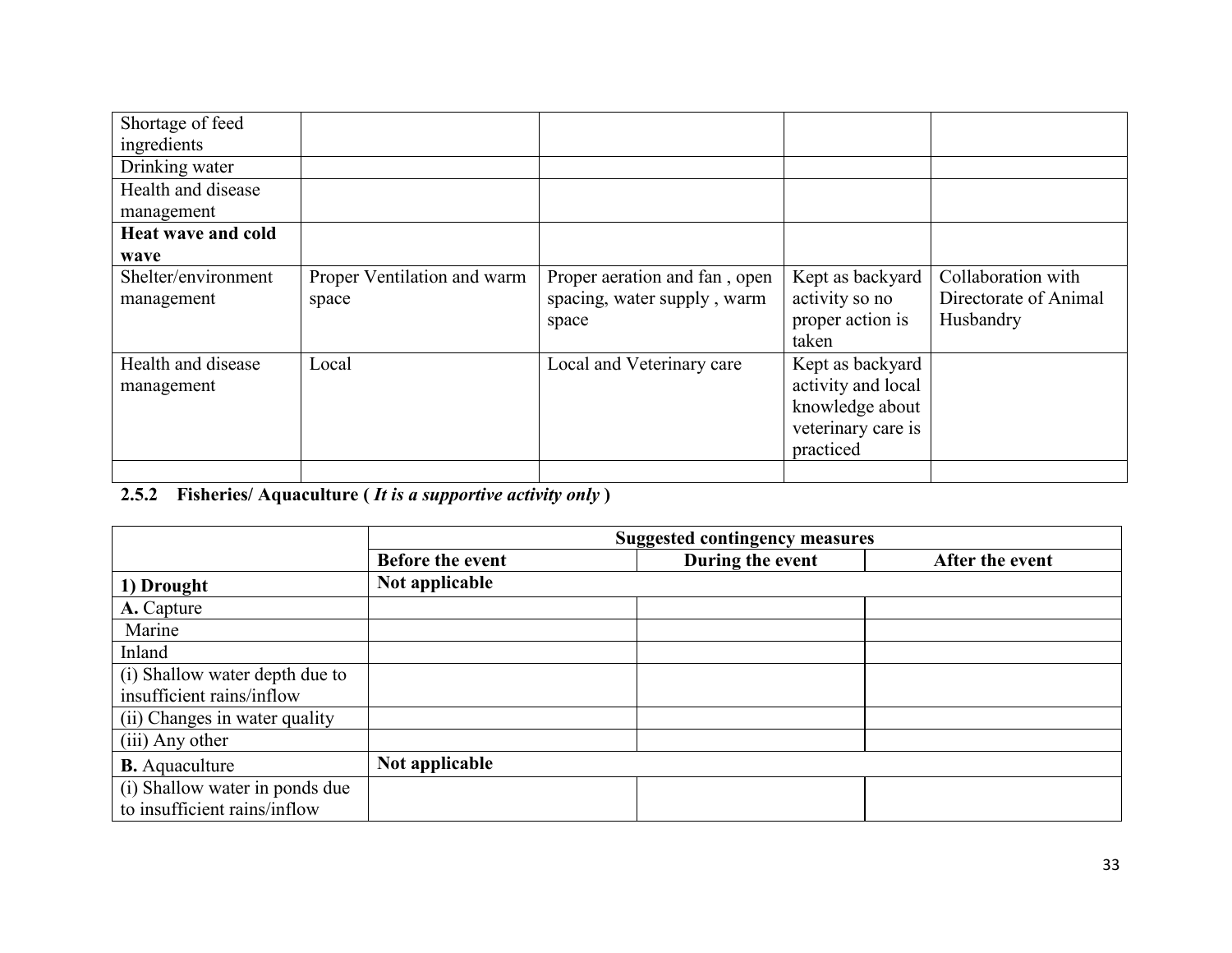| (ii) Impact of salt load build up |                                                                                                       |  |  |
|-----------------------------------|-------------------------------------------------------------------------------------------------------|--|--|
| in ponds / change in water        |                                                                                                       |  |  |
| quality                           |                                                                                                       |  |  |
| (iii) Any other                   |                                                                                                       |  |  |
| 2) Floods                         | Not applicable                                                                                        |  |  |
|                                   | No specific action is taken as it is a supporting activity only and fishes are collected from natural |  |  |
| A. Capture                        | ponds, rivers only.                                                                                   |  |  |
| Marine                            |                                                                                                       |  |  |
| Inland                            |                                                                                                       |  |  |
| (i) No. of boats / nets/damaged   |                                                                                                       |  |  |
| (ii) No.of houses damaged         |                                                                                                       |  |  |
| (iii) Loss of stock               |                                                                                                       |  |  |
| (iv) Changes in water quality     |                                                                                                       |  |  |
| (v) Health and diseases           |                                                                                                       |  |  |
| <b>B.</b> Aquaculture             | Not applicable                                                                                        |  |  |
| (i) Inundation with flood water   |                                                                                                       |  |  |
| (ii) Water contamination and      |                                                                                                       |  |  |
| changes in water quality          |                                                                                                       |  |  |
| (iii) Health and diseases         |                                                                                                       |  |  |
| (iv) Loss of stock and inputs     |                                                                                                       |  |  |
| (feed, chemicals etc)             |                                                                                                       |  |  |
| (v) Infrastructure damage         |                                                                                                       |  |  |
| (pumps, aerators, huts etc)       |                                                                                                       |  |  |
| 3. Cyclone / Tsunami              | Not applicable                                                                                        |  |  |
| A. Capture                        |                                                                                                       |  |  |
| Marine                            |                                                                                                       |  |  |
| (i) Average compensation paid     |                                                                                                       |  |  |
| due to loss of fishermen lives    |                                                                                                       |  |  |
| (ii) Avg. no. of boats /          |                                                                                                       |  |  |
| nets/damaged                      |                                                                                                       |  |  |
| (iii) Avg. no. of houses          |                                                                                                       |  |  |
| damaged                           |                                                                                                       |  |  |